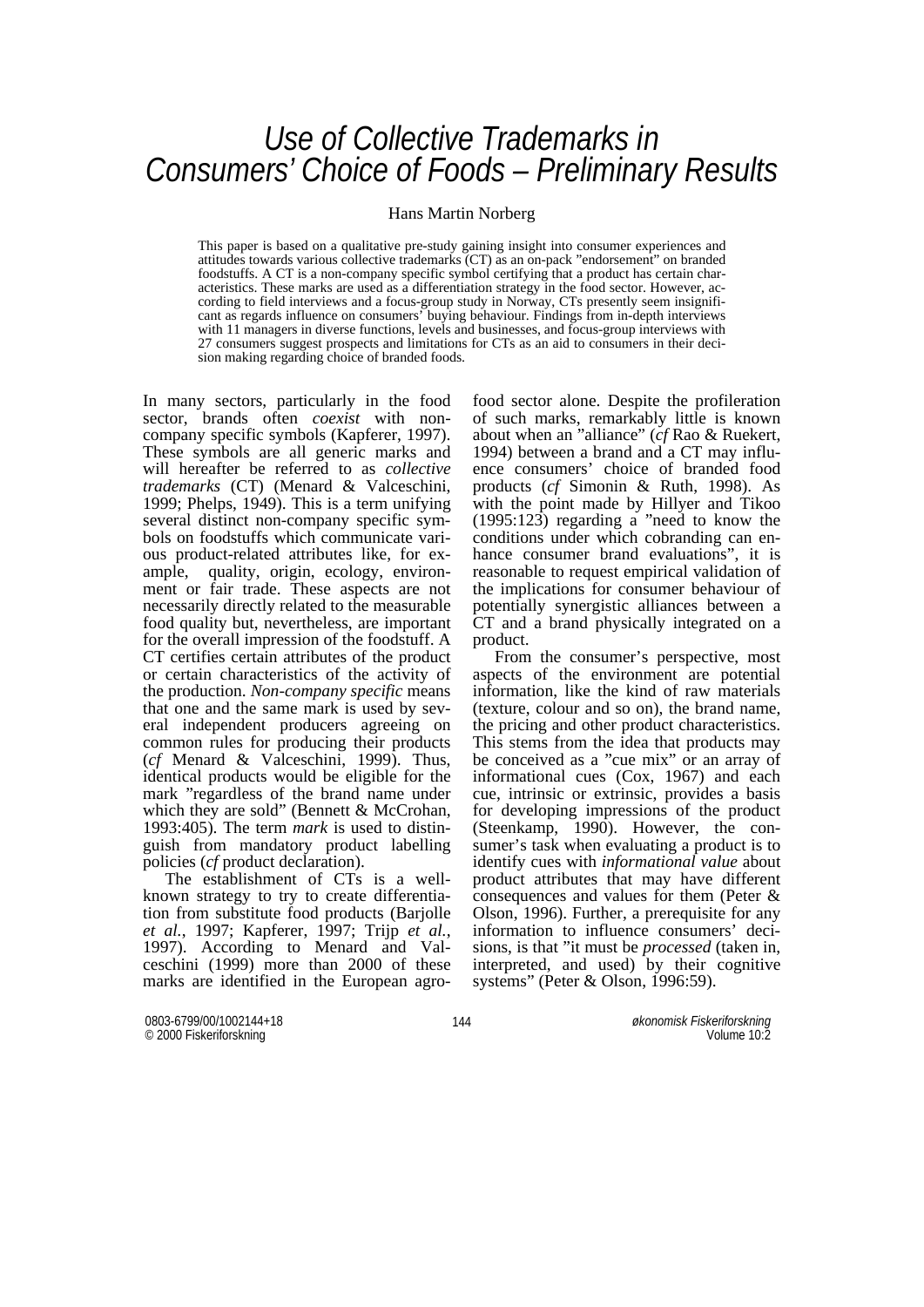If a CT is actively used as a source of information, it must be because the consumer perceives some value added to the product of interest by virtue of it having the mark. In other words, if a "mark evaluation" is favourable it may lead or contribute to the purchase decision. When is a CT a cue? An examination of the literature reveals little effort to contribute to an answer by looking at the *characterization* of various aspects of the actual marks as factors that may make marks be perceived as useful for consumers' decision making.

 Speculating about the usefulness of a mark, it is not unreasonable to think that an imagined mark "A", as opposed to a mark "B", is considered by more consumers as relevant for decision making - partly because it is perceived as more reputable, and partly because it conveys an image of greater personal relevance. By analyzing different important characteristics of CTs *together* with several important contextual factors describing consumers' information search, it is expected that linking these two approaches represent a more complete way of looking at whether marks are used by consumers as a support for making a choice. To the best of my knowledge, such studies of consumers' use of CTs in food purchasing decisions have not been conducted. What has been lacking in previous investigations is focus on the characteristics of the mark itself as a more or less successful stimulus to influence consumers' decision making.

### *Research objective*

The purpose of this paper is to explore under what conditions a CT may represent a signal that guides (or "cues") consumers' behaviour when they have to choose from alternative brands.

 From a brand manager's point of view it is a need to know the conditions when entering into an alliance with a CT can enhance consumer brand evaluations. For the owner/issuer of a CT it is important to know how to design and, thereby, position the mark to make it attractive to brand managers as well as to attract consumers' attention (*cf* the image consumers have of a given mark). Therefore, from academic as well as mana-

gerial perspectives, the question of a CT as an "endorsement" on branded foods is an issue that deserves attention.

 The remaining part of the paper is organised into five parts. In the first part it is given a brief presentation of selected literature on the effects of non-company specific symbols and also literature in the marketing discipline that is relevant to brand management, *ie* information economics and information processing/search. The second part describes the method. This implies giving the arguments for designing an exploratoryoriented approach with two types of interviews, individual and group interviews, and describe how these were carried out. In the third part the views that emerged from the in-depth and focus-group interviews are presented. The fourth part includes a discussion of the findings. In the final part concluding comments are presented.

# *Literature review*

Only limited research has so far been devoted to CTs and their significance to consumers. Articles comprise studies of: 1) existing and potential seals and certifications of approval (Beltramini & Stafford, 1993; Bennett & McCrohan, 1993; Parkinson, 1975), 2) third party certification marks (Kamins & Marks, 1991; Laric & Sarel, 1981; Phelps, 1949; Taylor, 1958), and 3) quality labelling (Trijp *et al.*, 1997; Verbeke  $\&$  Viaene, 1999) including regional quality labelling (Alvensleben & Gertken, 1993). Five of these studies involve marks for food only, two includes food among other products, while the three remaining do not specify products for the analyzed marks. Common for most of these studies is that parts of them can be summarized according to the usefulness of the marks to consumers in relation to the purpose of their rise.

 *Objectives of marks.* The articles try to highlight different aspects of the fundamental question: does the topical mark achieve its purpose? The common view is that a CT is a source of information having the *potential* to assist consumers in their buying decision. Broadly speaking, this function is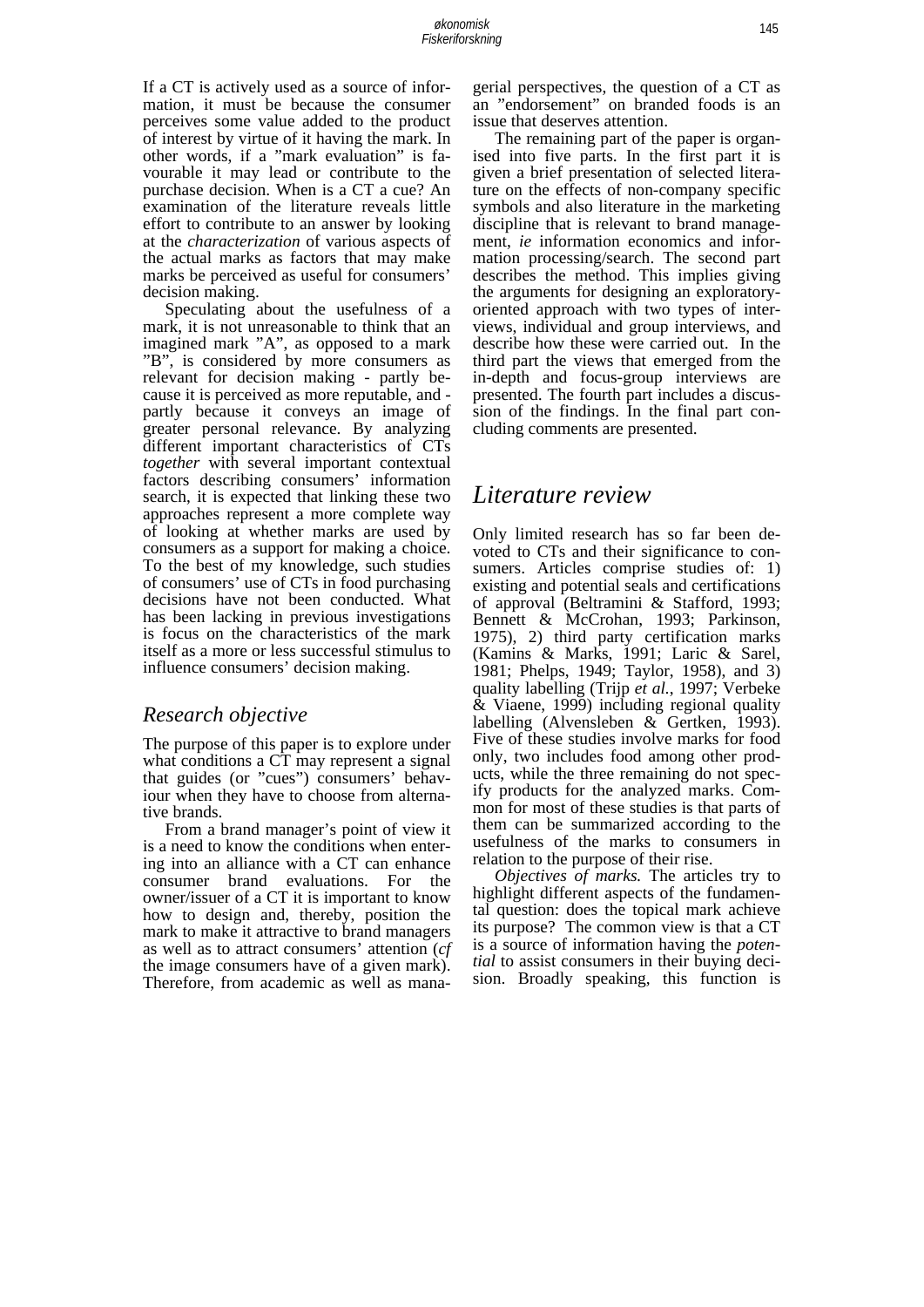stated as a general aid at the time of purchase (Phelps, 1949; Taylor, 1958), a protection of consumer rights with regard to product evaluation (Laric & Sarel, 1981) and unbiased product information (Bennett & McCrohan, 1993). For quality labels in particular the purpose is perceived as a guide for selection of products with quality attributes above some general level (Kamins & Marks, 1991; Parkinson, 1975). Verbeke and Viaene (1999) consider a CT as a quality indicator that also serves to protect the consumer against confidence reducing product quality. Moreover, quality labelling is considered as a possible means to create preference for food products of particular geographical origin (Alvensleben & Gertken, 1993).

*Consequences of marks*. There is disagreement as regards benefits to consumers. Four of the studies conclude that consumers do not seem to know the actual meaning of CTs (Beltramini & Stafford, 1993; Laric & Sarel, 1981; Parkinson, 1975; Verbeke & Viaene, 1999). In some cases consumers attribute more meaning to the presence of seals and certifications of approval than is justified by the issuers of the symbols (Parkinson, 1975). It is speculated that the influence of seals and certifications of approval on consumers' choice behaviour and the credibility associated with such marks is to some extent related to the misunderstanding of their meaning (Parkinson, 1975). Moreover, possible conflicting views are pointed out. According to Beltramini and Stafford (1993) the presence of a seal of approval in an advertisement is not readily employed in assessing the believability of the claim in the advertisement. This conclusion seems to contradict Kamins and Marks (1991) who state that the kosher claim (*cf* Jewish dietary laws) in an advertisement for a familiar brand, resulted in a negative attitude toward the advertisement. However, Kamins and Marks (1991) speculate that this negative effect is related to the kosher claim in particular, and cannot be expected to arise from other endorsements of a more general character. - Despite this reservation, the question remains if different CTs will influence the intention to purchase an advertized object and if the answer to this depends on whether

the actual object represents a familiar or unfamiliar brand to the consumer.

 Several studies present conclusions *rejecting* the idea that a CT represents an aid to consumers. According to Beltramini and Stafford (1993) consumers do not comprehend what seals of approval mean and they do not associate the presence of seals with increased credibility. Likewise, Alvensleben and Gertken (1993) point out that regional quality labels "are playing a minor role in the actual decision process of the consumer – probably because they are rarely perceived by the consumer" (p. 251). The main weakness of quality labels stems from consumers' uncertainty concerning the labels' quality criteria and their exact level of quality (Schleyerbach & Alvensleben, 1998). Likewise, a study by Phelps (1949) recognizes that if mistrust of certification marks prevails, *cf* degree of self interest involved and doubt of testing procedures, this undermines such marks' significance to consumers. Bennett and McCrohan (1993) conclude that consumers would not benefit to any great degree from seals of approval for food, as exemplified by the American Heart Association's HeartGuide Seal, "because there is no evidence that the seal leads to better consumer information" (p. 412). More critical comments result from Taylor (1958). Based on an analysis of eighty certification marks, representing a classification of five types of certifying agencies, Taylor concludes that the benefit to consumers of most marks is merely secondary and indirect.

 Considerably fewer studies conclude that CTs have a positive and apparently direct influence on consumers' buying behaviour. The seemingly positive influences take effect under certain conditions. These are: 1) Presence of a *familiar* seal or certification of approval, *absence* of informational cues other than the seal/certification, and prevailing *misunderstanding* concerning the meaning of the seals/certifications (Parkinson, 1975). 2) Consumers using third party certification marks perceive them as providing *valuable* information (Laric & Sarel, 1981). 3) Consumers associating *assets* with the quality labels (Trijp *et al.*, 1997; Verbeke & Viaene, 1999).

 Trying to understand the abovementioned perspectives and thus how and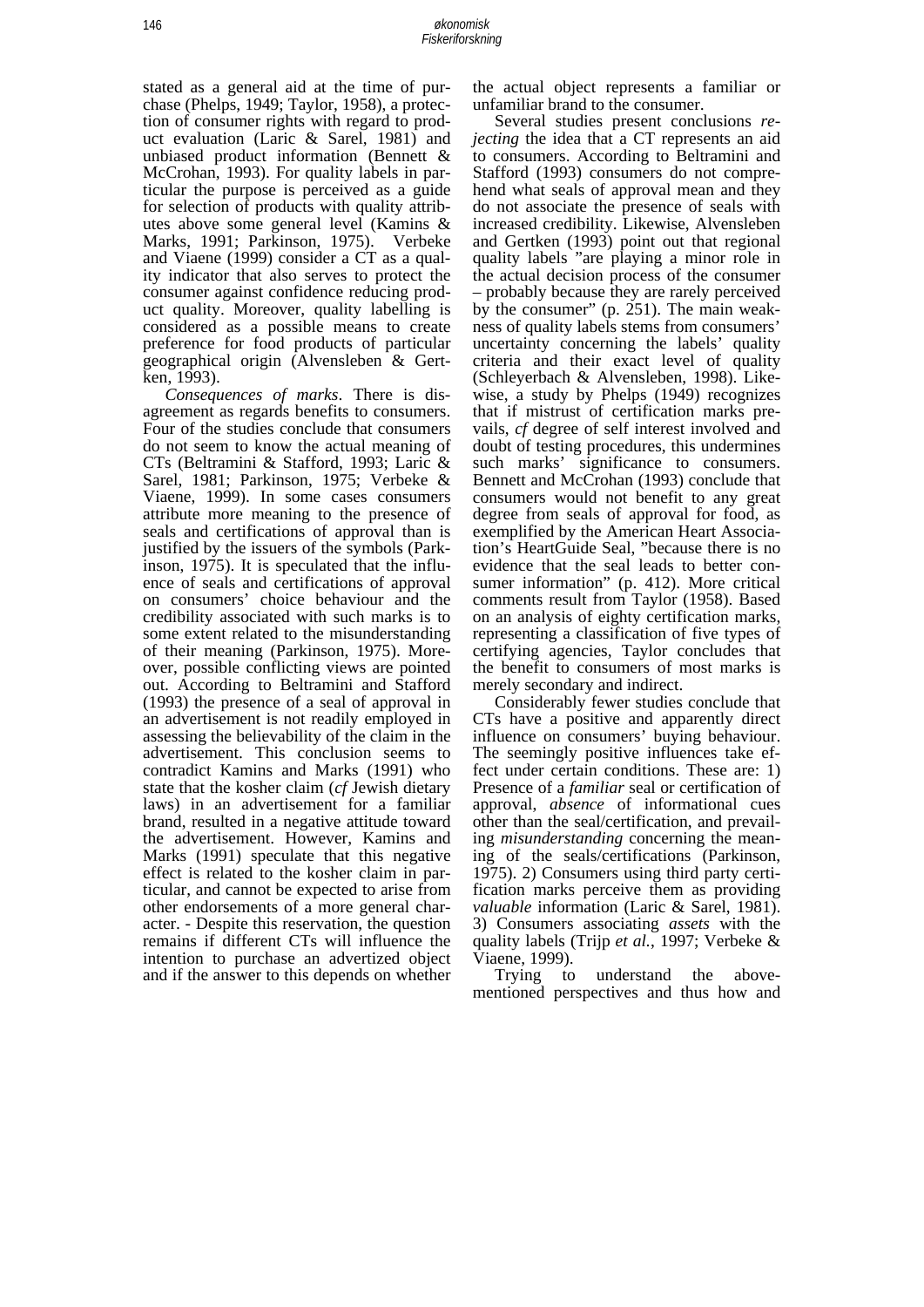why consumers search for and use marks as a source of information in their purchase decision making, *economics of information* and *information search* may contribute as a theoretical basis.

 *Information economics*. In most theories of consumer choice product attributes are the basic elements (Peter & Olson, 1996). According to the information economics literature, the attributes of goods are comprised of three categories of properties: search, experience and credence qualities (Darby & Karni, 1973; Ford *et al.*, 1988, 1990; Maute & Forrester, 1991; Nelson, 1970, 1974). The classification is based on a continuum (*cf* Rao & Ruekert, 1994) which implies that *all* three attribute qualities are commonly represented, but to varying degrees, within a single product (Maute & Forrester, 1991). The properties describe the point in the purchase process when consumers, potentially, can assess a product's performance. Credence quality describes a situation where consumers' lack expertise, or the cost of acquiring sufficient, accurate information to check the veracity of the claim is prohibitively higher than its expected value (Darby & Karni, 1973; Ford *et al.*, 1988; Maute & Forrester, 1991). Because credence characteristics are difficult to detect and prove, they are considered as "less tangible, 'image' type of attributes" (Trijp & Steenkamp, 1998:47). When trying to differentiate food products by credence characteristics, problems arise with regard to creating credible systems for assuring consumers of the *presence* of such characteristics (Andersen, 1994). Intangible factors related to process characteristics, like animal welfare and environmental considerations, can be of overriding importance in the purchasing policy of some consumers (Dekker & Linnemann, 1998; Henneberry *et al.*, 1998). For example, a possible consumer benefit with an ethical brand may be "satisfaction linked to the responsible behaviour of the brand in its relationship with society" (Kapferer, 1997:30). Despite their importance, such characteristics cannot easily be verified (*ie* seen, tasted or smelled) in the final product and therefore they pose special problems with regard to communicating their presence to customers in a credible way (Andersen, 1994). In that respect, informa-

tion asymmetry (Rao & Ruekert, 1994)<sup>1)</sup> is a problem for credence products as it is for experience products and consumers have demonstrated to be "skeptical of claims that cannot be evaluated prior to purchase" (Ford *et al.*, 1990:439).

 *Information search*. In economic behaviour "decision making is a process of evaluating alternatives and selecting one or more (or none) 'optimal' alternative(s)" (Raaij, 1988:76). The decision may be whether to by food, which type of food, or which brand or price level, *ie* decisions at generic, modal and specific levels respectively (Raaij, 1988). Generally modal and specific decisions require specific information on the attributes of the alternatives acquired from *external* sources (Raaij, 1988). As opposed to internal search and retrieval of information stored in memory (*cf* previous learning and experience), search for information from external sources employs, among others, "information obtained (…) from one's own observations" (Raaij, 1988:76). According to Pinson and Roberto (1988), a review of research on external search behaviour proposes: 1) consumers' external information search is quite limited, 2) the more the brand choice involves a selection from a set of differentiated brands, the more information search takes place, and 3) personal information sources are more important to consumers than non-personal sources. A fourth proposition on how consumers' experience influence their search is stated as: more experience leads to less search. However, this conclusion is disputable as the opposite is also found (*eg* Raaij, 1988; Selnes & Troye, 1989). Although some disagreements prevail, each of these insights has implications for marketing communication strategy.

# *Method*

This qualitative pre-study was conducted in the form of individual, in-depth interviews prior to a focus-group study. The purpose of the personal interviews was to establish a broad basis for developing questions for focus groups. Thus, it was important to tap a range of experiences and perspectives in the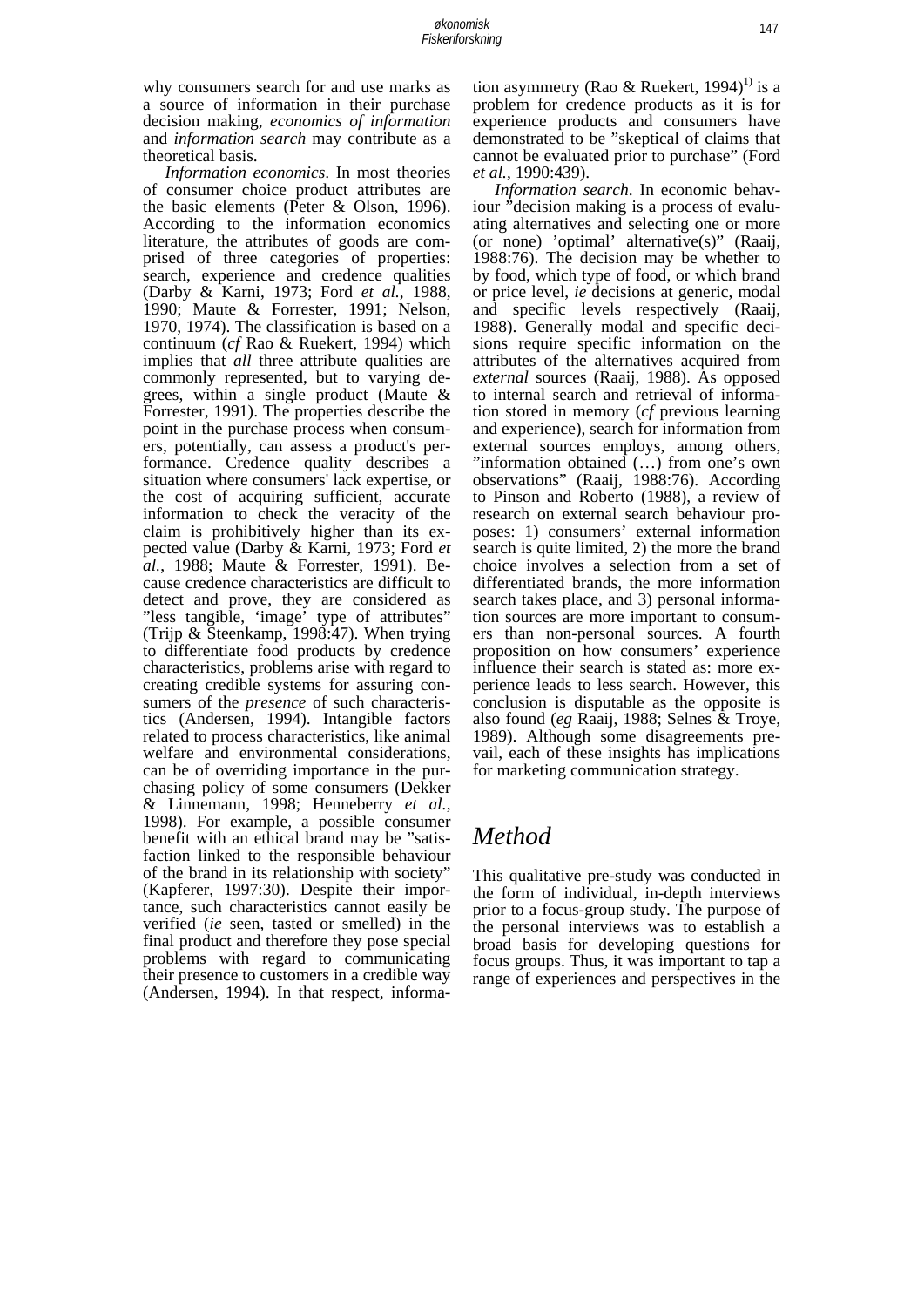course of data collection. Accordingly, respondents were selected to gain impressions from different managerial levels. After these informants had, among others, described *assumed* attitudes on behalf of the consumers regarding the usefulness of CTs, it was then desirable to learn about certain consumers' *real* attitudes to such marks (*cf* Pearce, 1998) and, by so doing, gain a more complete understanding. In that respect, the objective of the focus-group study was to describe how consumers "interpret reality in their own terms" (Calder, 1977:360). The acknowledgement that "scientific theory [viz. social science] consists of constructs and the interrelationships among them" (p. 354) recognizes that "there must be an *external origin* at some point in theory development, and this origin is the world of everyday thought and experience" (italics added) (p. 354). According to Calder's distinction of three approaches to qualitative marketing research, the focus-group study presented here follows a *phenomenological* approach. From a philosophy of science perspective, the rationale for such an approach is "to understand the everyday experience of the consumer" (p. 355) by having "consumers to talk to each other about product-related issues" (p. 359). In a more practical sense, the arguments for using a phenomenological approach was - partly that I was not familiar with the consumers' thoughts about CTs, and - partly that I did not know if particular demographic segments more than others consider CTs as influential in their decision making.

### *In-depth interviews*

*Informants*. Key informants represented three retail outlets (two grocery shops and one supermarket), three umbrella chains of grocery shops and supermarkets, three manufacturers of branded products and two issuers of CTs. In each of the eleven organisations one person was interviewed. Of these, four individuals held marketing positions, three held non-marketing positions and four held senior management positions. Apart from the retail outlets located in Tromsø, northern Norway, all other companies and organisations were located in Oslo

and its environs. In general, the selection of informants was based on two criteria: 1) their assortment should include products bearing the marks of interest, and 2) the outlets should belong to different umbrella chains of grocery shops and supermarkets. Four umbrella chains of grocery shops and supermarkets control about 98 percent of the domestic market for groceries. One of these, which has the smallest market share, was unwilling to participate. All the manufacturers of branded foodstuffs represent wellknown national brands. The use of the focal marks varied among the informants, from major users to minor.

 *Focal marks.* Though the topic of this study is CTs for food in general, CTs had to be discussed using their real names in the field research. It was felt that identifiable marks would result in more fruitful discussions. The most widely used CTs on consumer products in Norway are the ecological mark *Debio's Ø* and the quality & origin mark *Godt Norsk* (*cf* Table 2). (The latter is denoted quality & origin mark according to the issuer's own description of the mark's characteristics.) These were the focal marks for the interviews, and issuers of CTs were selected accordingly.

 *Questionnaire*. The interviews were conducted using a questionnaire structured around the questions why, when and how CTs are used, or thought being used, as sources of information by consumers. The "why" questions covered the following aspects: the types of product attributes that CTs communicate, the relevance of such attributes to different demographic segments of consumers, possible variable acceptability to consumers of exclusive versus easily accessible marks, and the perception of CTs as brand supplement or brand superfluity. Also included was a question asking for reasons why CTs perhaps not are used in consumers' choice process. The "when" questions turned on types of products suitable for CTs, and circumstances that may be expected to increase the significance of CTs to consumers. The "how" questions focused on how and to what degree consumers consciously take advantage of CTs in the choice process. One of the interviews was conducted by telephone, while the remainder were done face to face. The interviews in the grocery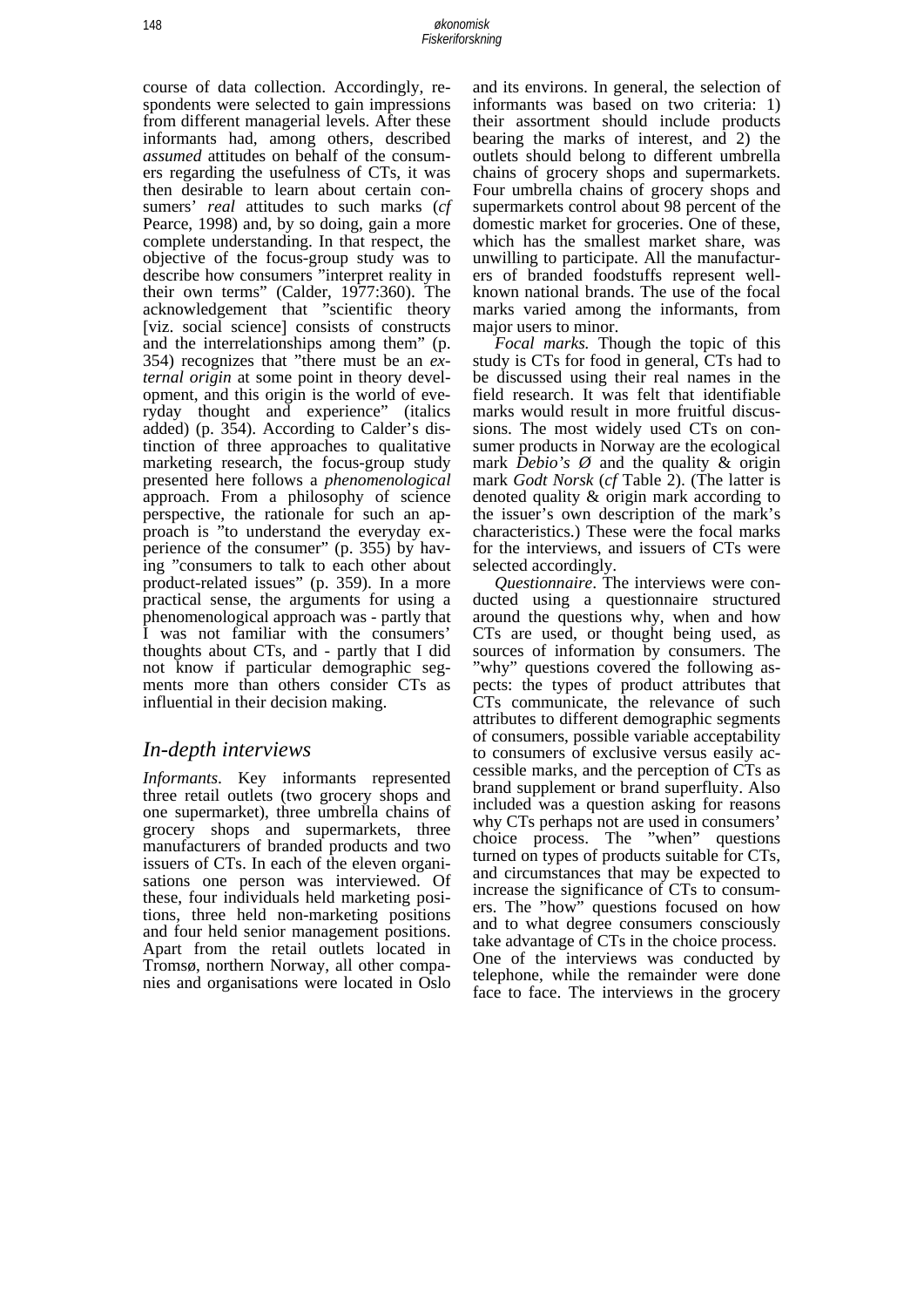shops and in the supermarket, as well as the telephone interview, lasted for 30 minutes each. The rest of the interviews lasted from 40 to 90 minutes each, the majority lasting approximately one hour.

#### *Focus-groups*

*Recruitment*. Based on the importance of intersubjectivity in the phenomenological approach, Calder (1977) argues that since "a shared perspective cannot be expected to emerge if the people are not similar" (p. 362), phenomenological groups should be composed of *homogenous* people. Accordingly, the criteria for recruiting to the focus groups were that the subject was responsible or shared the responsibility for doing shopping for the household s/he was a part of, was aged between 20 and 65 years, and spoke Norwegian fluently. Further, it was required that participants represented approximately equal numbers of men and women as well as equal numbers of single vs. married/cohabiting individuals. Additionally, some parents had at least one child between the age of 1 and 10. The assumption was that persons having responsibility for children would be more conscious about which goods to purchase and the content thereof. Participants were randomly selected from the telephone directories for the capital city, Oslo, and the adjacent county of Akershus, *ie* a geographically stratified sample.

 *Group composition*. As a point of departure the composition should be based on groups characterized by: 1) age 20-30 years, without children; 2) having children 1-10 years old; and 3) age 50-65, without children in the same home. With the exception of one Swede, all participants were Norwegians. Table 1 gives an overview of how the groups (each consisting of 9 persons) actually were composed.

 *Accomplishment*. The focus-group interviews were carried out by a major market analysis agency. The agency recruited subjects to the groups, phrased and ordered the questions in the discussion guide, and moderated the groups. A professional moderator was preferred owing to my lack of appropriate skills, experience and objectivity (*cf* Pearce, 1998) as the researcher. However, I

personally decided over the segmentation of groups, prepared the discussion guide, identified questions and – of particular importance - observed the discussions from a viewing room. The focus-group interviews took place in a professional focus-group facility with recording equipment (microphones and video camera) and a one-way mirror. Each focus-group interview lasted for two hours.

*Table 1 Group composition* 

| Group<br>number | Composition                                                                                                |
|-----------------|------------------------------------------------------------------------------------------------------------|
|                 | - 5 women, 4 men                                                                                           |
|                 | 5 single, 3 cohabiters (marital status<br>÷<br>unknown for one person)                                     |
|                 | $-22-30$ years                                                                                             |
| 2               | - 5 women, 4 men                                                                                           |
|                 | - 6 married/cohabiters, 3 single                                                                           |
|                 | $-28-37$ years                                                                                             |
|                 | - 1-3 children, 1-17 years                                                                                 |
| 3               | - 6 women, 3 men                                                                                           |
|                 | - 5 not married *), 4 married                                                                              |
|                 | $-50-65$ years                                                                                             |
|                 | *) Marital status is based on the participant's own<br>definition. 'Not married' means most likely single. |

*Discussion guide and focal marks*. During the interviews the participants mentally walked through a grocery buying experience. The discussion guide was structured into two main parts: Some *general* questions and some *specific* ones. In the general section the first questions were broad and began by asking participants to describe their own shopping behaviour and experience. Among the questions were issues such as criteria for product choice and uncertainty related to the purchase of foodstuffs.

 The more specific question section of the guide asked about attitudes towards CTs. Participants' knowledge of such marks was tested as unaided and aided recall. After giving some characteristics of CTs in general, participants were asked to name marks on food or drinks that matched the given description. If not mentioned by the participants, the Nordic environment label (the *Swan*) was given as an example matching the description, - although this is not a CT on either foodstuffs or beverages. After the participants had revealed their insights into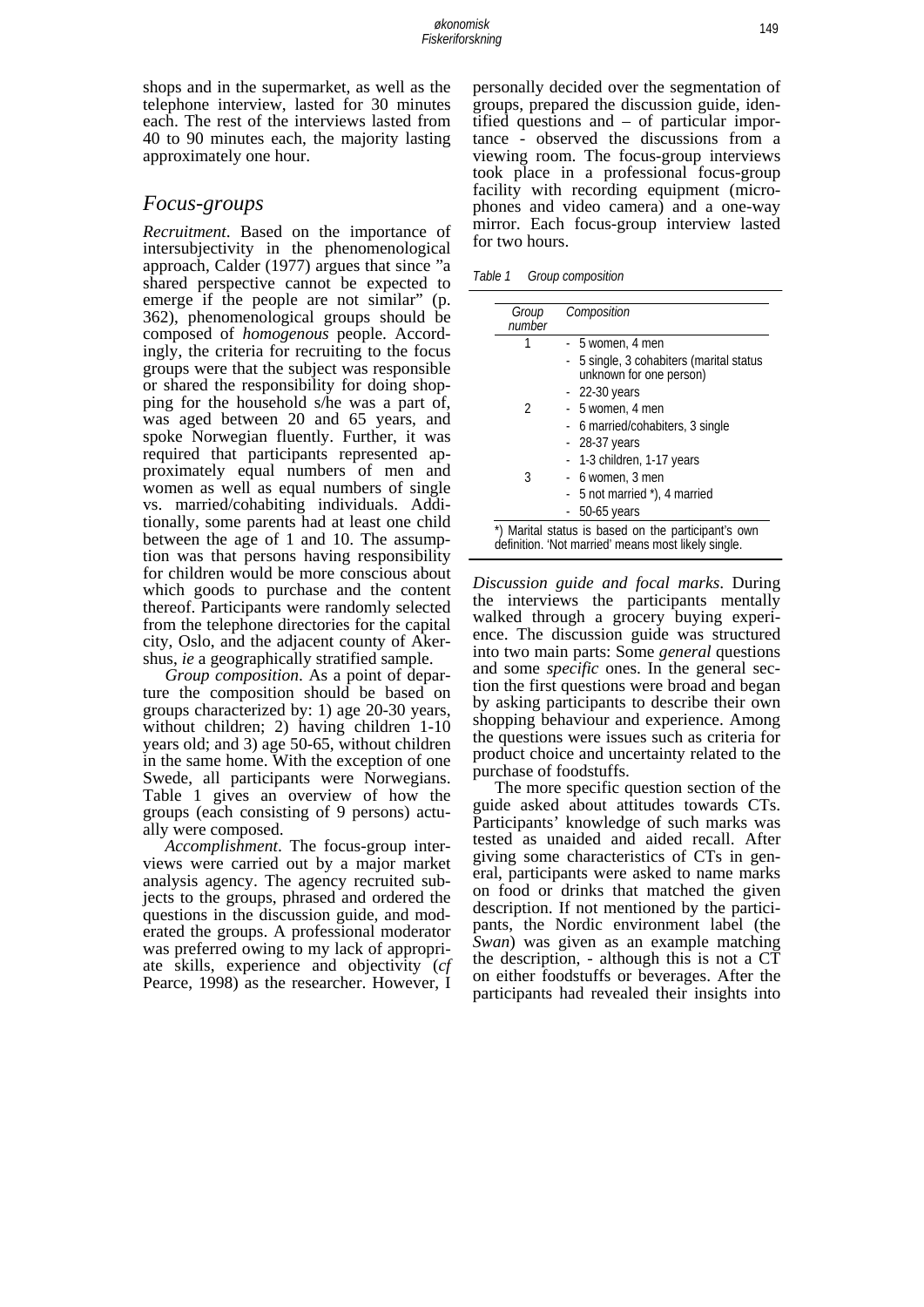the concept of CTs, they were shown examples as probes to provide ideas for further discussion (*cf* Krueger, 1998a). By using aided recall, the participants' task was to try to identify four marks (with true colour and shape), relate each of them to food or beverage products and then describe their associations to each mark.

 In the exercise set, one of the marks is not used anymore (*Superior Norsk Laks2)*), but the rest are in existence (Debio's  $\varnothing^3$ ), *Max Havelaar<sup>4)</sup>* and *Godt Norsk<sup>5)</sup>*). Except for the pre-existing mark, the symbols are the only ones nationally available in the grocery trade that match the definition of a CT. Although few in number, they represent variation with respect to communicated attributes, type of certification (*cf* factual, evaluative and warranty certification in Laric & Sarel, 1981), number of product categories, and range of accompanying brands and/or private labels. An overview of the variation is presented in Table 2.

 Following the recognition and association test, the groups continued with a plenary discussion covering the meaning of each of the marks to the participants, the believability of the marks, and their relevance to target groups. The next part of this specific section focused on the influence of CTs on the decision process, *ie* marks as a choice criterion, taken into consideration the apparent profileration of such marks. Finally, the specific question section of the guide asked for more depth. This included a question on what participants thought of the content of marks in terms of what such marks ought to communicate if they were a choice criterion. Another question asked if a CT could add value to a product. Furthermore, two final questions asked whether such marks and brands are perceived to complement each other or  $-$  on the contrary – whether marks are perceived as superfluous, and what types of products are assumed to be most suitable for CTs. Finally, each group was given the opportunity to sum up and add things participants felt had been omitted from the discussion.

*Table 2 Characteristics of the focal marks* 

|                               | Attribute                          | Certification type                                  | Product categories                                                      | Brands/private labels                      |
|-------------------------------|------------------------------------|-----------------------------------------------------|-------------------------------------------------------------------------|--------------------------------------------|
| Debio's $\emptyset$           | Ecological                         | Factual                                             | Many (different degree of<br>processing)                                | Many brands, some<br>private labels        |
| <b>Superior Norsk</b><br>Laks | Origin & quality                   | Factual (origin)<br>Evaluative (quality)            | Few (whole and processed<br>salmon)                                     | Several brands                             |
| Max Havelaar<br>Godt Norsk    | <b>Fthical</b><br>Origin & quality | Factual<br>Factual (origin)<br>Evaluative (quality) | Few (some blends of coffee)<br>Many (different degree of<br>processing) | Few<br>Many brands, some<br>private labels |

Depending on the way the groups were proceeding, some minor adjustments were made to the moderator's interviewing procedure. Among others, many of the participants in group 1 and group 2 had revealed some knowledge of the *Swan*. So, it seemed suitable for group 3 to dwell on aspects of the well-known Swan as a point of departure and catalyst for the discussion on CTs. Therefore the moderator showed two product samples to members of this group. These were two identical brands of detergent, one a washing powder *with* the Swan on the package and the other was a new product: washing tablets *without* the Swan but with the

manufacturer's own environmental declaration printed on the package. In this "show and ask" session, the interesting thing was to find out if respondents had more confidence in the Swan than the manufacturer's own environment declaration, or vice versa.

# *Results*

Findings from the two phases of the prestudy were analysed separately. Here they are structured for a joint presentation of the main topics discussed. Though the idea be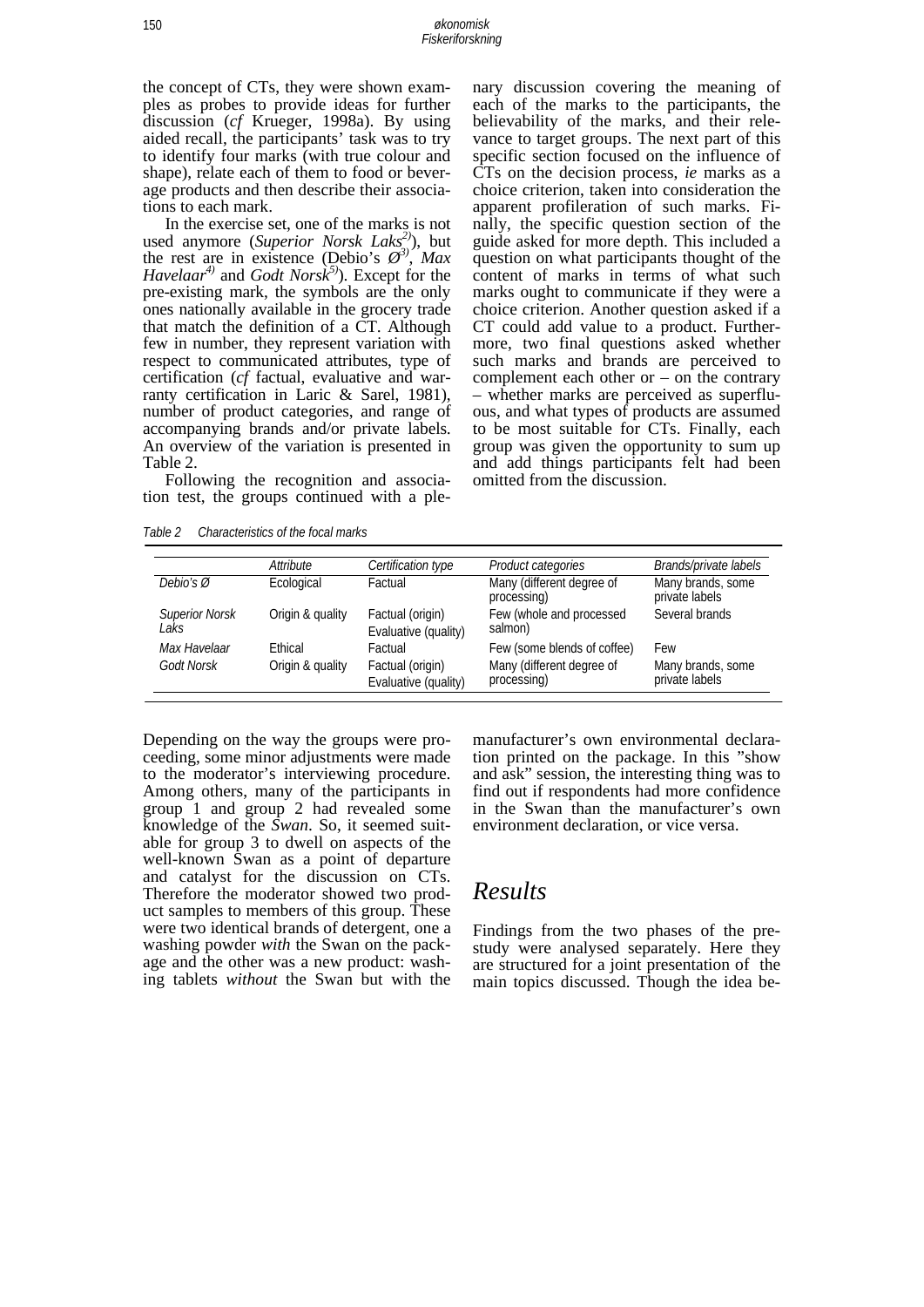hind the individual interviews was to contribute to a basis for the focus-group interview guide, views from these interviews are included where appropriate to provide a balanced presentation. Findings from the eleven in-depth interviews were structured according to the discussion guide's questions of why, when and how CTs are used, or thought to be used, by consumers as a source of information in their purchase decision.

 In making sense of the group interviews, summaries were made for each of them from transcribed tapes. Patterns have been sought in the discussions by comparing findings within and across groups. An assessment of group similarities and differences, awareness of comments that supported or weakened my own assumptions, and reflections on things that remained unsaid but might have been expected, are all aspects taken into account during this interpretation (*cf* Pearce, 1998). Opinions, ideas or feelings that were repeated (even though they are expressed in different words and styles) have been identified. In some cases, single noteworthy responses were also recorded (*cf* Krueger, 1998b). Where appropriate, verbatim quo $tes<sup>6</sup>$  are selected to illustrate the points. Basically, my presentation is a classification of comments according to the subheadings of the moderator's guide (*cf* Pearce, 1998). On this basis, inferences are made from the discussions.

 Though much insights emerge from the interviews, the focus here is on the more interesting ones having potential for stimulating future research (*cf* Kohli & Jaworski, 1990).

 The structure of this chapter is as follows. First the view that emerges from the in-depth and focus-group interviews are compared according to common topics (*cf* the interview guides). Then a summary of the findings is provided. Eventually the findings are compared and contrasted with the literature.

### *Business and consumer perspective*

The questions in the individual and group interviews have given a status picture of how CTs are perceived by the interviewees at present as regards: understanding of the main messages communicated by the issuers of the marks, types of products believed to be suitable for CTs, and types of consumers believed to be attracted by such marks. With regard to the significance of CTs in the choice process, this is illustrated by two perspectives. Firstly by contrasting such marks with other influential sources of information (*cf* relative importance) and having an indication of consumers' perceived uncertainty as regards food. Secondly by revealing consumers' knowledge about CTs, having business representatives' and consumers' opinion about the value added to brands (or private labels) by virtue of them having a mark, and finally by asking all interviewees (excluding issuers of marks) to evaluate the present importance of marks. Prospects for increased importance of CTs in consumers' decision making have been related to the impact of: attributes of relevance, credibility, and food production associated with increased perceived uncertainty. Accordingly, in what follows, findings are reported under the main headings: 1) how are CTs perceived, 2) what is their present importance and 3) what could improve their role.

#### *Prevailing comprehension*

*Message*. The principal message communicated by the registrants of the marks is expressed as a "guarantee for method of production" and "truthful and honest communication", *cf* the ecological mark and the quality & origin mark respectively. Informants in the individual interviews believed that consumers associate both of these marks with safe food, but at the same time these informants considered the ecological mark to be more palpable and objective (unbiased) than the other. The quality & origin mark was felt as having a vague/diffuse content and, consequently, was difficult to define. Consumers were supposed to have faith in the origin of products with the *Godt Norsk* mark, but were believed to be sceptical about such products being superior to similar products without the mark.

 The test carried out in the focus groups demonstrated that even though most partici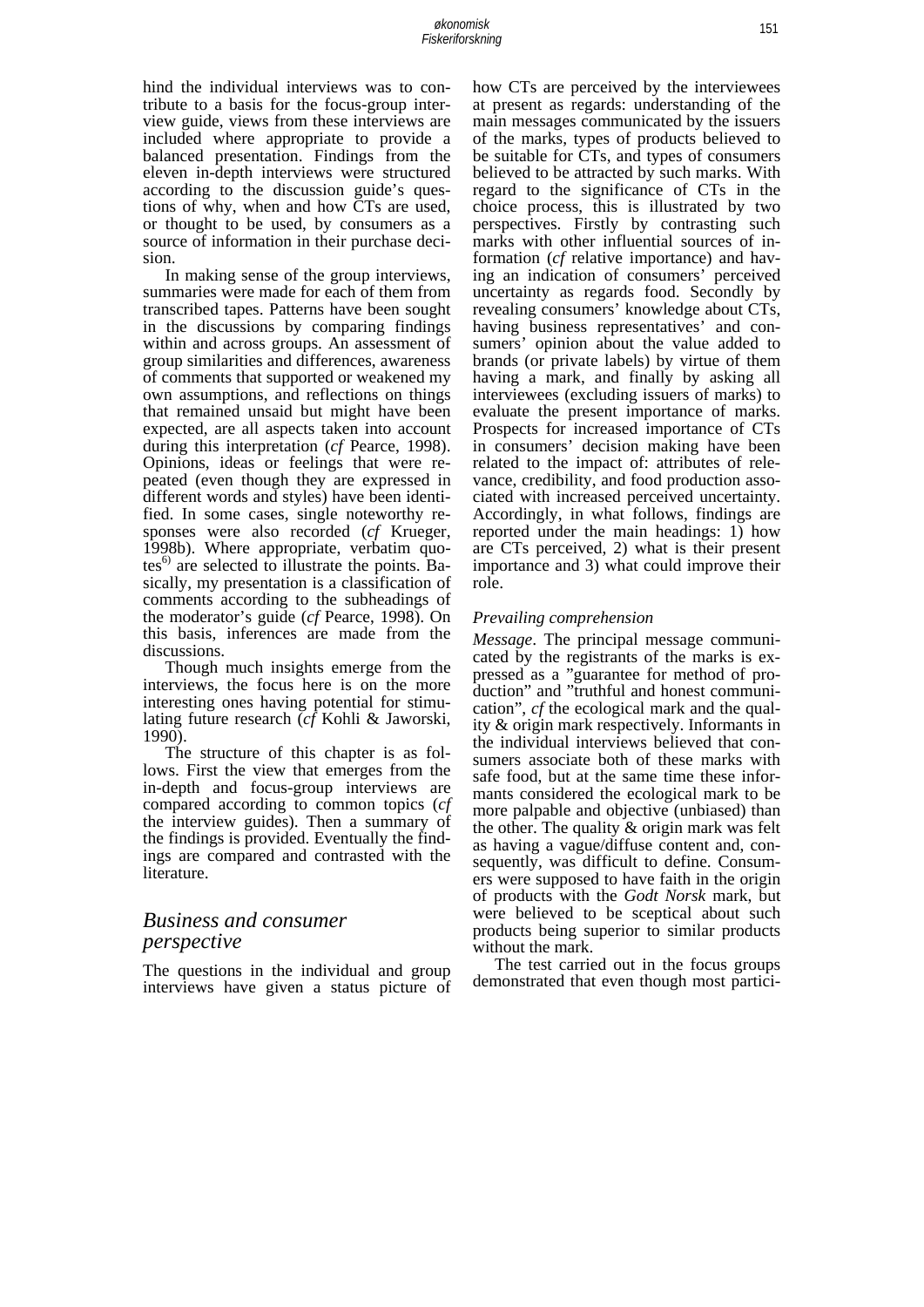pants understood what the symbolism (*ie* figurative marks with text) was intended to communicate, they did not always believe in the marks. As an example, most subjects associated the *Superior* mark for salmon with "good quality". Exceptions were some negative single responses in group 2: "simply a cheap style of the package", "something the salmon industry rekons is nice to have on their package – it's certainly in their self-interest" and "just an ordinary advertisement, *ie* not really a certificate of approval". Likewise, though many mentioned Norwegian origin as the dominant association for the *Godt Norsk* mark, some single negative remarks revealed scepticism: "protectionism and nationalism" (*cf* group 1), "propaganda" and "protectionism" (*cf* group 2). Other negative remarks about *Godt Norsk* were directed at questionable quality and even poor quality. Moreover, in some cases more meaning was attributed to marks than is justified by the issuers of the marks indicating that consumers form impressions of marks extending beyond the information available to them. For example, some subjects in group 3 imagined that products having the ecological mark were more wholesome.

 *Products*. As regards origin, the majority in the individual interviews considered this attribute to be increasingly important the less processed the product is. The argument was: for primary produce there is few if any other cues discriminating between seemingly identical products. Ecological, which was the other emphasized attribute, was considered to be equally applicable to both lightly processed products and manufactured products as it was to primary produce, although the message was felt to be most easily accepted by consumers for primary produce. A likely reason is that many informants expected consumers to associate crops, *eg* fruit and vegetables, with the use of pesticides as far as traditional (conventional) agriculture is concerned.

 Participants in the focus groups made reference to CTs in general when they considered fresh food as the most important category for which such a mark could possibly make a difference.

 *Target groups*. According to the registrant of the ecological mark, it is known that ecological products are purchased by the elderly, parents with small children, and people with higher education (even though no effort has been made to direct communication towards these particular demographic segments). The understanding given by this registrant is that the ecological mark is important to demographic segments who are conscious of the environment and the origin of the raw material. Such values are associated with people living in towns, healthconscious people, those with higher education, and young adults. In the individual interviews, almost none could pinpoint the most important target segment for *Godt Norsk* who, according to the issuer, is represented by women under the age of 50 living in towns. However, from a retailer's point of view the elderly were assumed to pay more attention to the origin of products and, thus, to a certain degree prefer products having the quality & origin mark.

 The impression gained from discussions in focus group 2 is that the ecological and ethical marks are expected to attract the attention of idealists. This is illustrated by a statement from a father in group 2: "I think they [viz. CTs] are aimed at idealists, and it's very good that idealists exist – if not, the world would be a completely different place. So, CTs *do* have a purpose, but I think your average person give a damn." In group 3 many participants argued that *young* people are expected to be more engaged in environmental issues than adults, and therefore marks like the *Swan*, the *Ø* logo and *Max Havelaar* were all expected to be most important to young people. A lady in group 3 argued: "I believe such marks are aimed at young people because they are so aware that everything should be labelled ecological and all that. Our generation, on the other hand, isn't convinced just because of a mark."

#### *Importance*

*Criteria for product choice.* The representatives for retail outlets assumed the most common criteria among consumers for product choice to be price, private labels and brands. As regards processed products in particular, important sources of information were expected to be brand, taste, practicality and range of use. From the consumers' side,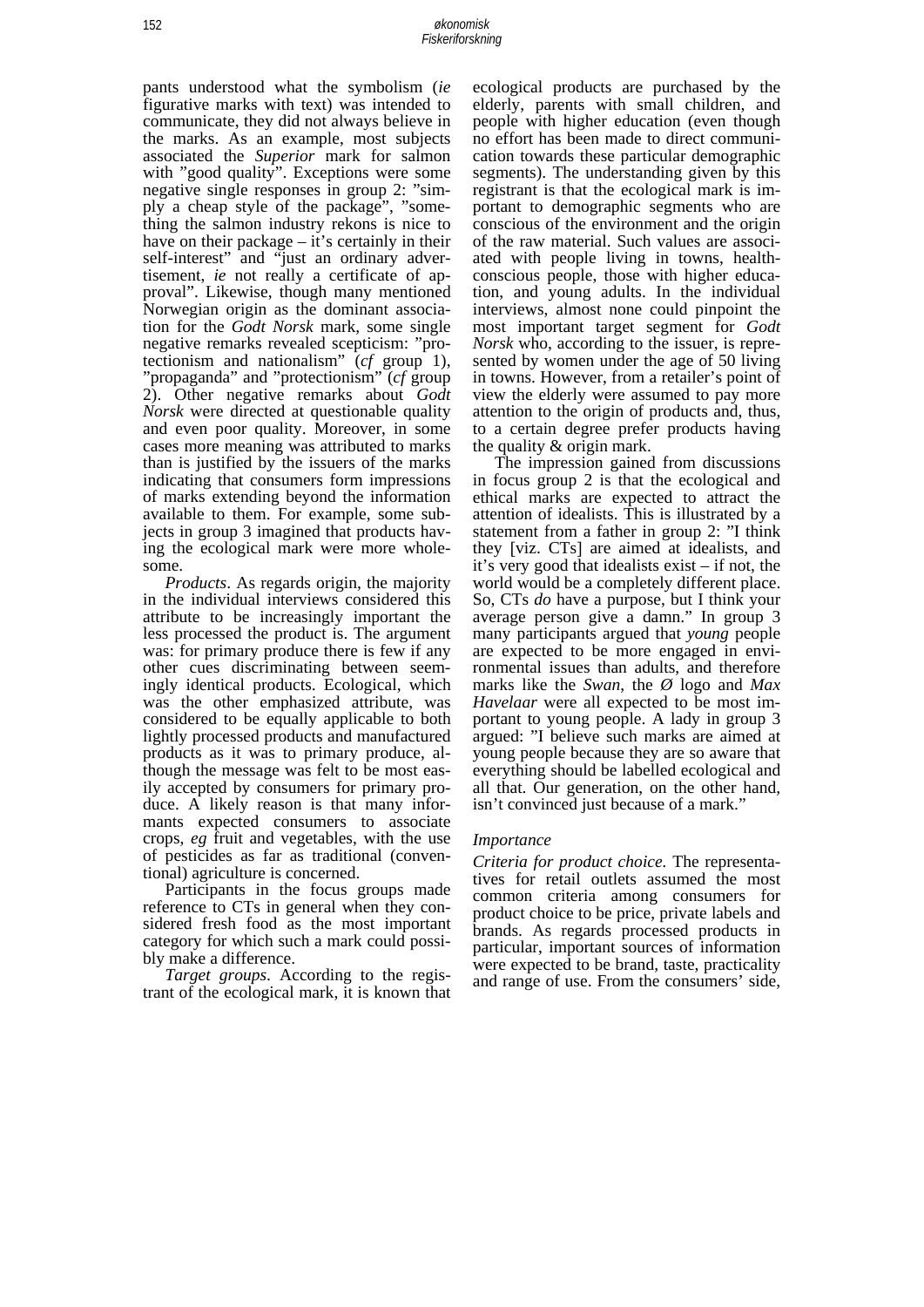the factors mentioned most frequently for choosing one product in preference to another were, in no particular order: perceived quality and taste<sup>7</sup>, functionality (product characteristics), price, appearance, packaging, and brand/private label. Other factors mentioned by fewer participants were product declaration, explanation of preparation and results of product tests in newspapers. Uncertainty is often reduced by tasting, if allowed, or by purchasing products which are familiar to the buyer, *ie* known manufacturer or known brand/private label. Certain flavourings, other additives (the *E* substances) and calorie content were examples of reasons people gave for *not* choosing a product.

 *Perceived uncertainty*. Focus-group participants reported a strong feeling of trust as regards the safety of products available in the grocery trade. This trust is mainly ascribed to a strong faith in the public food control. However, reduced to its essence, the issue of uncertainty may be characterized by a few extrinsic conditions and - more important - some intrinsic conditions in relation to the product. Extrinsic factors are related to price, shelf life (use-by date), (meal) preparation and taste. Intrinsic factors associate with the physical product itself. Subjects expressed concern regarding quality, residue of antibiotics, residue of pesticide, genetically modified (GM) foods and imported meat (*cf* BSE and growth hormones). Another intrinsic factor was additives (*ie E* numbers). In terms of the number of aspects, group 1 expressed most concern. Unexpectedly, it was revealed that although subjects in group 2 seemed to focus more on the wholesomeness of food (for the sake of their children), this did not imply concern for other food-related uncertainties than additives.

 *Knowledge and recognition*. The introductory test in each focus group, conducted as unaided recall, revealed that the knowledge of CTs is rather low. After providing a general description of CTs, participants were asked to name examples of such marks for food and drinks. Among the examples mentioned, only the quality & origin mark *Godt Norsk* was correctly given (mentioned by some in groups 1 and 2). Although the Nordic environmental label (the *Swan*) matches

the definition given, it is neither used for foodstuffs nor beverages (although mentioned by some in groups 1 and  $\bar{3}$ ). Other (wrong) suggestions were categorized as labels, for instance labels for recycling. Moreover, according to the aided recall, the recognition of CTs was varying. The two marks whereby each was recognised by more than half of the focus-group participants were identical with the ones appearing on a wide range and/or large volume of products and having been extensively promoted (*ie Superior Norsk Laks* and *Godt Norsk*).

 *Added value.* The general impression given by the majority of informants in the individual interviews was that the ecological mark much more than the quality & origin mark represents a supplement and, thereby, added value to brands or private labels. The argument given by informants representing the issuer of the ecological mark, an umbrella chain and all the manufacturers of branded products was that the ecological mark means *credibility* in a different way than individual companies' own claims. The quality & origin mark was perceived to have a weaker image with different consequences for different brands. Manufacturers reasoned that if a brand has low market share, then the quality & origin mark is expected to be supportive as regards a strengthened quality *and* origin profile. Conversely, for a leading brand the requirements for the production process are expected to be satisfied at any rate. In this case, the quality & origin mark merely strengthens/reassures the origin profile of the brand as product quality is already expected to be at a high level (*ie* above the level represented by a quality mark). From one particular manufacturer's point of view, CTs more serve to standardize products than to differentiate them and this is particularly a disadvantage to high equity brands. Consistent with the manufacturers' view regarding a CT's effect for a brand with a low market share, a representative for an umbrella chain reported that the chain intended to launch an assortment of meat with a new private label and this initiative was considered to combine well with the quality & origin mark as an element of recognition.

 One focus group distinguished itself in terms of participants' opinions about the CT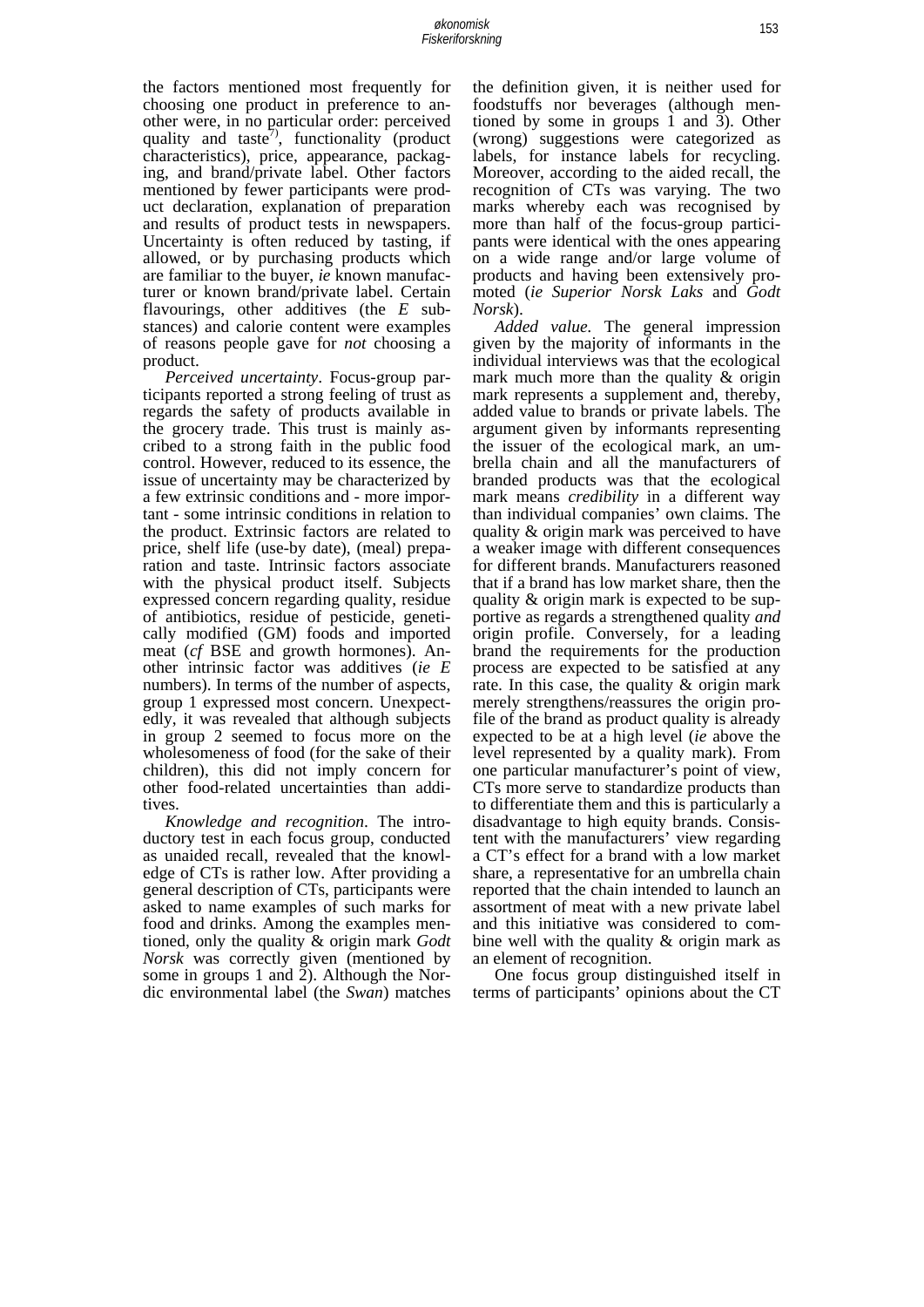as a potential support to the brand or private label and, thus, to the product. Provided that the CT of interest enjoys *confidence*, it has the potential to add value to the product. This was the point of view of some of the participants in group 1. Participants in the other groups did not share the idea of added value by a mark.

 *General impression*. According to two of three umbrella chains of grocery shops and supermarkets CTs are not important for buying behaviour in industrial markets. This opinion was a consequence of these particular informants' perception that such marks, in particular the quality & origin mark, are of minor importance to consumers' decision making. On the other hand, another industrial buyer's opinion was that the ecological mark is well recognized as a guideline for conscious consumption, and this makes the mark a criterion for choice.

 The majority of focus-group participants reported CTs to be of secondary importance for choice. Here are some examples: A father in group 2 said: "As regards food, taste is very important (…) but talking about detergent, I don't buy a particular product because it has the Swan - I buy it because it's name is … [a national brand]." The importance of functionality of the product, in this case its cleaning effect in preference to the its environmental impact, was put into words by a lady in group 3: "In my opinion, the Swan means that the product's better for the environment, so it means something to me, but if my laundry doesn't get clean then I don't use it." Consumers' time resources clearly have an influence on their problem solving behaviour and lack of time leads to routine buying which restrain consumers from paying attention to marks. This is illustrated by a father in group 2 who expressed himself as follows while explaining why a CT was of no significance to him when shopping: "I'm in a hurry, so I don't bother to look very closely at the products. I buy it because it's named … [a national brand] and that's what I'm used to buying."

 Consumers' think that too many different symbols exist on food and this makes it difficult to differentiate CTs from other marks. This issue was best elaborated by participants in group 2. Those claiming that CTs were of no significance to them described

the situation as a confusing "jungle" of symbols and logos meaning "environment", "recycling" and such like. Consequently, the feeling was that too many symbols were perceived to be without real sense. This is exemplified by a statement from a father in group 2: "I feel they just put on a sticker with those arrows [meaning recyclable] and then they write 'environmentally friendly' somewhere, making it look like as if they belong together – but in fact they don't, do they?

 Despite many focus-group participants spoke unfavourable of CTs, their viewpoints were not exclusively negative. Under certain circumstances marks may have a positive influence. Provided the quality of the product is good and the fair trade message is better communicated, the majority of the participants in group 3 thought the Max Havelaar mark would persuade them. This citation from a man in group 3 may signify the willingness to try a product bearing the fair trade mark: "If the quality is okay, I wouldn't mind buying it, not at all. I'd never really thought about it [viz. *Max Havelaar*] before." As regards origin, several of the participants in group 3 claimed that this attribute would be important to them, but just in situations where Norwegian production has a comparative *advantage*.

 Discussions about the position held by the Nordic environment label, the *Swan*, led to some interesting comments regarding credibility of public environmental requirements and "private claims". As regards environmental concerns, some in group 2 pointed out that this is the domain of public laws and therefore they considered an environmental mark as redundant. Moreover, entitlement to use of the *Swan* was thought to be too costly to many producers who were already required to take adequate environmental measures. As a consequence, these participants expected products without the *Swan* to be as environmentally friendly as those bearing the mark. A similar remarkable point is that a considerable number of people in group 3 perceived manufacturers' own environmental information to be just as credible as the *Swan*. Again, this was substantiated by the subjects' faith in "some public authority keeping an eye on everything". This statement from a man in group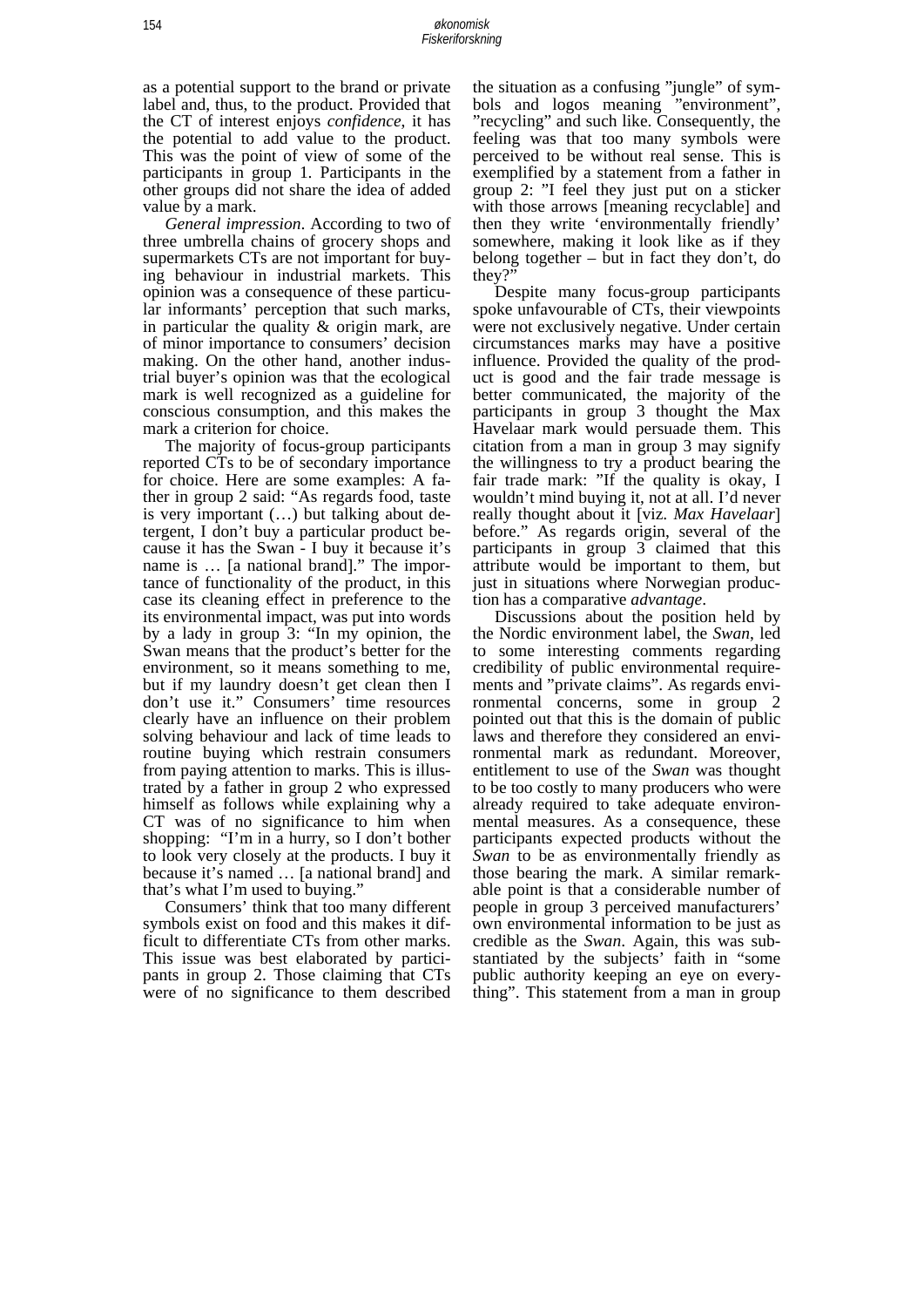3 is illustrative: "Indeed … [name of manufacturer] has a senior official, or something of the sort, to ensure that the promises are kept. Among others, the Consumer Council is believed to keep an eye on things."

#### *Improvement*

*Attributes.* What CTs communicate if they were more important? In other words, what type of information is desired. The responses were vague and ambiguous. Taking as an example group 2, some participants expressed concern about the consequence of our consumption to the environment. Thus, responsible consumption and, hence, environmental awareness seemed to be *the* most important attribute. Participants in group 2 also hint at "quality" and "not injurious to health" (*eg E* numbers and GM foods) as attributes of directly personal relevance that could be communicated by a CT.

 As regards quality, the majority generalized this primarily to be a matter of taste, but many participants felt this could best be evaluated by themselves. The apparently insignificance of a quality mark is illustrated by a statement from a lady in group 3: "After all, my perception of quality doesn't change even if there's a mark on it [viz. on the product]."

 In general, personal relevance of a mark seems to be of vital importance. For example, participants in group 3 considered frequent product control and a guarantee (money back guarantee or another type of compensation for dissatisfaction) as important conditions for a mark to have significance. - Presumably, the fair-trade guarantee promised by the Max Havelaar mark is perceived to be a different type of guarantee.

 *Credibility*. According to the individual interviews, credibility must be an absolute condition for a certification mark to be appreciated by consumers, and perceived credibility was said to be based on the consumer's personal knowledge and personal experience with the CT of interest as well as perceived impartiality of the registrant of the mark. Some related credibility to the *exclusivity* of the CT. In other words, a CT used by relatively few producers was perceived as more reliable in relation to an identical mark used by relatively many producers. If a mark

is awarded to relatively few producers, it was suggested that consumers would associate the mark with confidence-inspiring qualities like strict control and demanding criteria of award (*cf* the ecological mark). In particular, exclusivity was perceived as being very important for a mark emphasizing quality, such as *Godt Norsk*. However, manufacturers had different views regarding the impact of a mark as exclusive versus "common property". One producer thought the consequence of many products having a mark might be a lack of distinction for each producer (*cf* the mark as a point-of-parity), while another's opinion was that a relatively large number of branded products having a specific mark (*cf Godt Norsk*) would not weaken the status of the actual mark.

 Confidence was also a topic called attention to by several participants in the focus groups. If the registrant of the mark is unknown, uncertainty arises as to the meaning of the mark. In the words of one participant in group 2: "Nowadays you can get a stamp on anything. You have to know who is behind it [viz. the stamp] before you can possibly accept that the product's all right." Credibility is achieved by making known the criteria for awarding a mark, as illustrated by a father in group 2: "It's a little bit unclear to me how the criteria are set and who's behind them." Further, the criteria must be defined by an independent body and they must be strict in order to avert the impression that the mark is easily obtainable (because it may then lose its value).

 Uncertainty also arises as a consequence of vague claims. For instance, *Superior Norsk Laks* represents a situation where consumers lack a point of reference for being able to evaluate the quality or superiority. This point was made by a girl in group 1: "I think that this [viz. Superior Norsk Laks] is a quality mark, but quality in relation to what?" If consumers experience that products with a quality mark are not superior to comparable products, then the quality mark will be of no consequence. Some participants considered a mark used by many producers to imply unsatisfactory control and, thus, that the mark is easy obtainable. Finally, confidence is also related to willingness to pay more. This is exemplified by the statement that information about the fair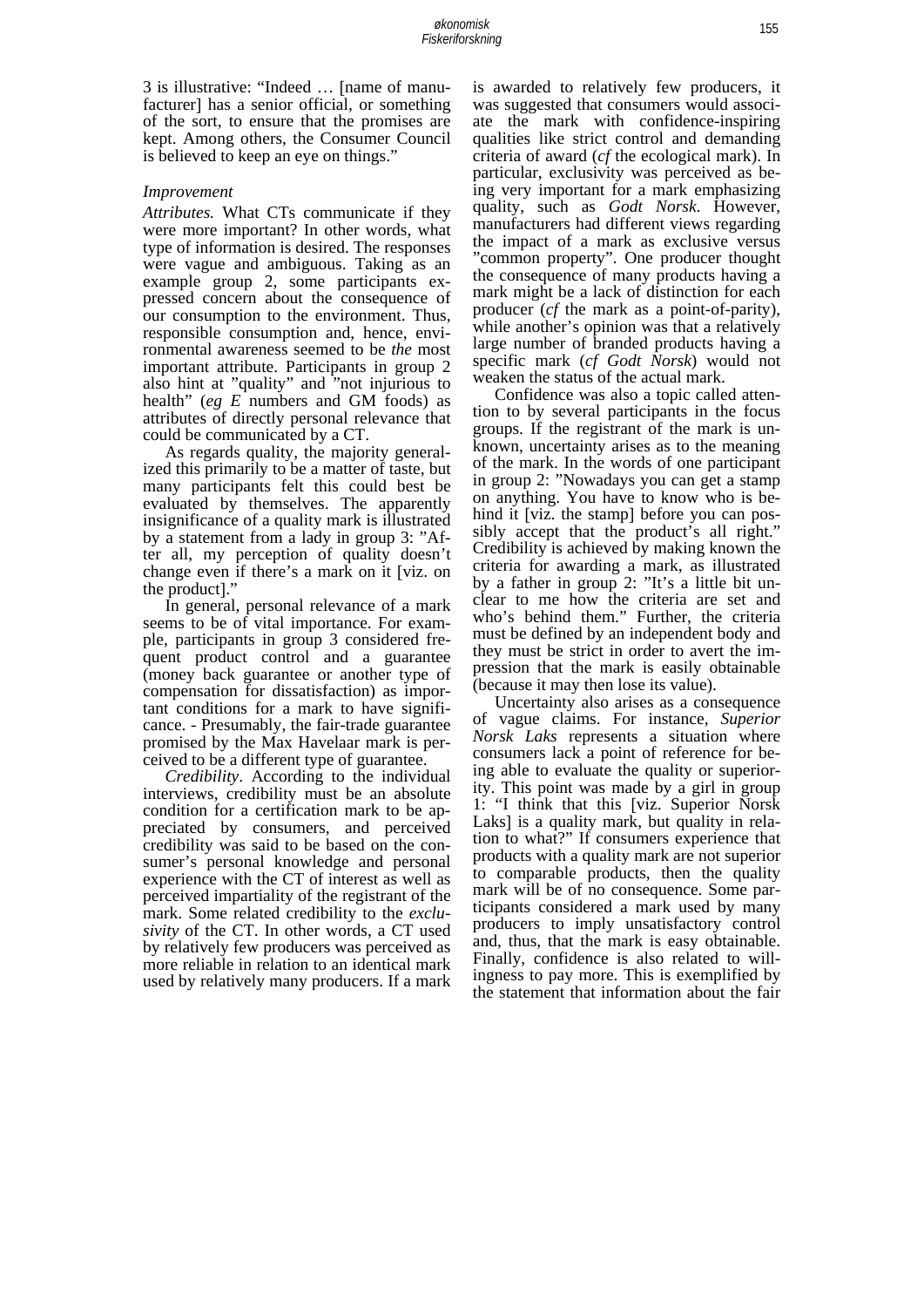trade mark and its integrity is necessary for willingness to pay a premium price for a particular brand of coffee.

*Other conditions*. Some informants in the individual interviews thought that circumstances expected to increase the significance of the ecological mark to consumers would arise from scandals in agriculture (*eg* animal welfare). Greater significance of the quality & origin mark was expected if the import of agricultural products increased and/or if the mark denoted other characteristics than origin as a point-of-difference (*eg* animal welfare or environmental considerations). A condition for origin to be considered as a significant source of information was that the consumer himself/herself becomes aware that uncertainty is associated with the origin of certain products.

### *Summary of findings*

The aided recall indicates that unless a CT is adequately supported by information and marketing efforts, it remains anonymous and unable to attract consumers' attention. Consistent with the result of the aided recall, participants frequently reported that they did not care about marks they had no knowledge about. Although such marks may have been noticed when taking a glance at products (*cf* eye movement), consumers maintained they are not affected by unknown marks and/or marks with a perceived questionable credibility. Comparing the points of view from the individual and group interviews as regards message associations, it is a general agreement that the credibility of some collective marks is questioned. In that respect, individual and group interviews were to a large extent consistent as to credibility as an absolute condition for a CT to be appreciated, and demanding criteria of award/strict control and impartiality as important confidenceinspiring factors.

 Characteristics unifying consumers who appreciated CTs seem to be: a feeling of "personal values produced by relevant marks" and fulfilment of certain personal values as a desirable "side effect" of consumption. For example, one's choice could be guided by goals like a wish to maintain national food production, save the environment, and the like.

The reasons a few people gave for caring about marks combined with what they or others said marks ought to communicate if they were personally important, indicate that valued product attributes communicated by marks represent a character that is difficult or impossible for the consumer to verify even after consumption. Accordingly, although not substantiated by many responses, some consumers' views suggested that marks conveying messages about attributes that can easily be verified after consumption will be superfluous due to the opinion that every single consumer is her-/himself best able to judge whether traceable attributes really are present as claimed by a mark.

 Though consumers' impression is that food is safe, some elements of uncertainty exist. In particular, concerns apply to product intrinsic factors. A general impression was that marks ought to gain the confidence of consumers and be a vehicle for accurate consumer information and, by so doing, contribute to the elimination of consumers' perceived uncertainty concerning food.

 Business representatives and consumers agreed regarding primary produce, *ie* fresh food, as most "appropriate" for CTs (*cf* discriminatory effect). As an element of recognition marks were suggested to combine well with *new* brands or private labels, *ie* products for which consumers lack experience.

 Aggregated the interviewees clearly demonstrated the use of a variety of information sources to end up with a preferred product. The brand and private label were included and these cues were considered to represent predictable choices as regards product performance. Accordingly, some focus-group participants said they stick to certain brands or private labels for the sake of convenience (*cf* habits). In general CTs seem to be of minor importance. Based on an overall impression of the group interviews the relative importance of information sources for choice is suggested in Figure 1.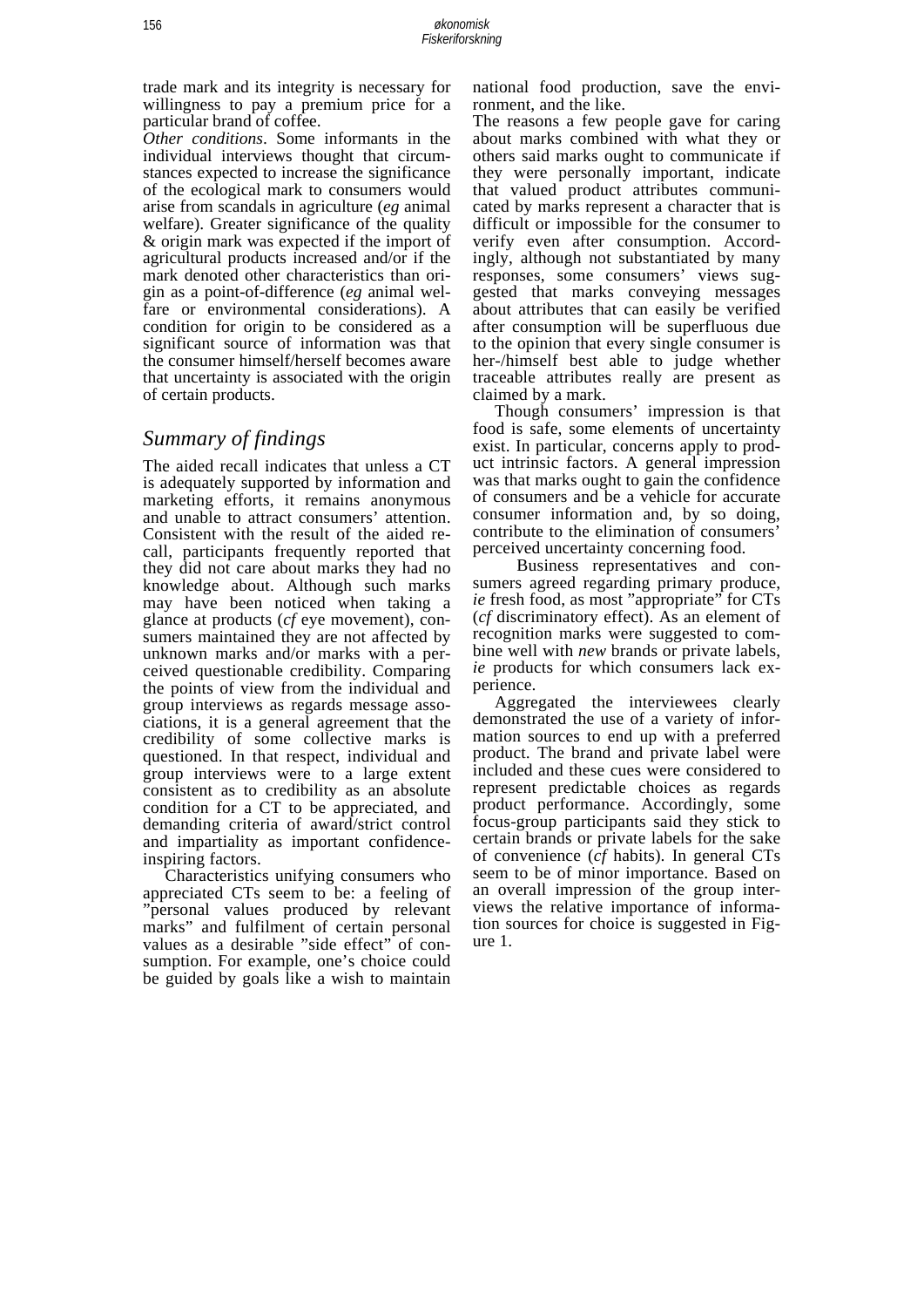

*Figure 1 Relative importance of information sources for choice* 

# *Discussion*

A review of the limited articles on noncompany specific symbols has pointed out a number of findings which support the results from the interviews. Diverging personal understanding (*cf* beliefs) in contrast with the actual meaning communicated by the source of the message, questionable credibility, woolly criteria of award, anonymity, secondary importance, and need for knowledge are aspects of CTs reported by the majority of the interviewees. These findings are consistent with the selected literature on the effects of non-company specific symbols. According to Trijp and Steenkamp (1998) the potential value added to a product by virtue of it having a CT has to be related to the mark having attributes of its own perceived by the consumer to be relevant and trustworthy. Precisely, credibility and relevance of attributes were reported as some of the conditions which must be met if marks were a vehicle for consumer information. Especially the importance of possessing relevant attributes calls for attention in situations where processing by attribute, *ie* examining several alternatives on one attribute, is likely to occur. This is the case for routinized buying decisions (Pinson & Roberto, 1988) like much of the grocery shopping represents. When buying groceries a great deal of the interpretation and integration processes happens automatically (Peter &

Olsson, 1996). In this context, provided a CT has relevance, the mark may represent a prominent stimulus catching consumers' attention and interrupting their automatic problem-solving processes to make their decision making more conscious.

 Some interviewees partly disagreed with what is suggested in the literature as reasons for why the acquirement of a CT ought to be worthwhile for the brand owner. According to literature such reasons are, firstly, the idea that the product will become more uniquely and convincingly positioned through the mark as a more compelling point-ofdifference for the brand (*cf* Keller, 1998). Secondly, the idea that through a new product concept a CT may be considered by brand producers as "a base-line level upon which they build competitive equity through strong brands" (Trijp & Steenkamp, 1998:61). Statements by the representatives of two different manufacturers confirm that the purpose of being awarded the ecological and quality & origin mark was to make their branded products become more convincingly positioned as being ecological and having a national origin. However, by referring to the quality & origin mark in particular a representative of another manufacturer claimed that this mark represents a point-ofparity and, thus, would weaken the position of a *leading* brand. A market-leader brand was expected to represent quality at a level above a quality & origin mark, and for such a brand the mark was not expected to represent a "base-line level". What this point of view probably suggests is that the goal of bringing consumers from routinized choice behaviour into a more conscious and controlled level of limited decision making by introducing a mark as a stimuli, is an advantageous strategy for "new brands or brands with a low market share" (Peter & Olsson, 1996:219) but not for established brands because they already are in the evoked sets of many consumers. Consequently, in routinized choice behaviour where consumers engage in little or no search, the introduction of a mark is suggested to have different consequences for brands with a low market share versus leading brands.

 Noteworthy, views presented by the focus-group participants do not justify saying that marks have a positive influence on con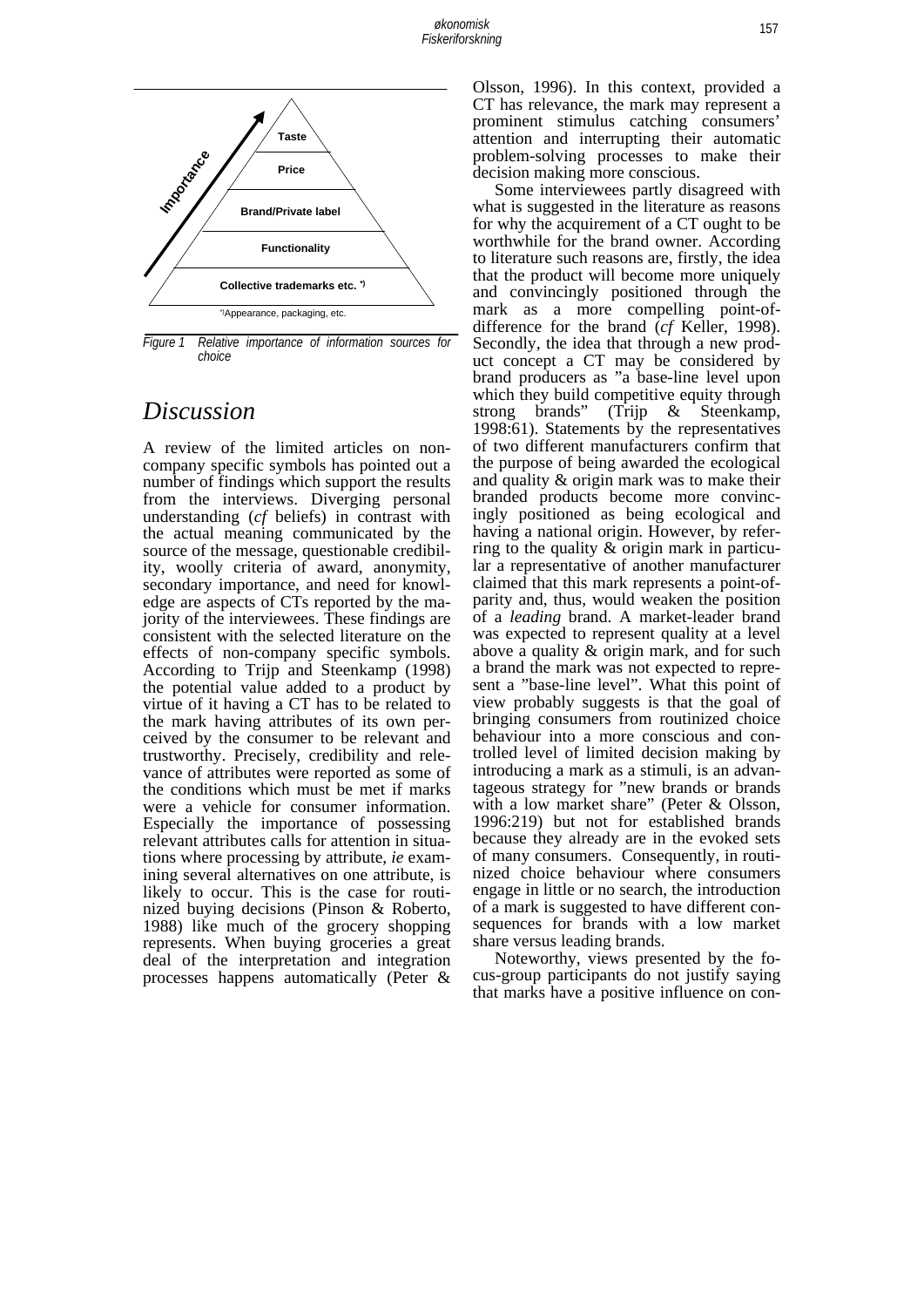sumer decision making as reported in the few articles on non-company specific symbols. However, the information obtained from both the individual and group interviews suggests that marks *may* influence decision making positively provided that certain conditions are met.

 The articles raised some questions which have become revived by the interviews, but still remain unanswered. For example, does a CT's potential influence on a consumer's evaluation of a branded product depend on whether the brand is familiar or unfamiliar to the consumer? If familiarity and a brand's market share corresponds, the abovementioned reflections on the introduction of a mark in a buying situation characterized by routinized choice behaviour may contribute to an answer.

 One of the key findings of these interviews is that the perceived credibility of the issuer of a mark is suggested as one of the significant factors deciding whether the mark will be used in decision making. As previously noticed, the credibility of a message claim is discussed by the economics of information literature (*cf* search, experience and credence attributes) and further elaborated by studies on the differentiation of food by credence characteristics. Even if less tangible, so-called credence attributes may be of significance to consumers as a purchase criterion, information asymmetry prevails and makes communication of such attributes a question of credibility of the "persuasion factors", here represented by the source (transmitter) and the message (*cf* Andersen, 1994; Pinson & Roberto, 1988; Rao & Ruekert, 1994) – precisely as appears from the interviews. In other words, the findings agree with Ford *et al.* (1990) as regards consumers' scepticism of claims which are impossible to evaluate prior to purchase. However, according to the findings, trust in the source of the claim tends to reduce this scepticism.

 For decisions about which brand of food to choose, theory of information processing is highly relevant. At this level of decision, information on the attributes of alternatives is generally obtained from external sources (*cf* Raaij, 1988), among others from own observations. Accordingly, the very first time a particular CT is used by a shopper to guide

choice between branded food products, the use of the particular mark may be regarded as a consequence of the shopper's own observation, *ie* her/his external information search, be it intentional (active) or incidental (passive) learning (*cf* Bettman, 1979). Besides, information processing theory of consumer choice also offers a perspective to understand the finding that consumers favour processing by brand when faced with uncertainty (Pinson & Roberto, 1998). Processing by brand may, however, also indicate brand loyalty whereby the decision happens without much information processing – as is the case for many lowinvolvement products.

 As a final remark: in the interpretation and reporting from a focus-group study it is recommended that some explicit discussion of any concerns about the group(s) is included (Pearce, 1998). As regards the number of groups restricted to three, an explorative perspective aiming to gain extensive knowledge into a topic did not imply validation to be a critical issue. Therefore it was not deemed necessary to have control (comparative) groups. Three groups turned out to be enough. After the third group the point of saturation was reached (*cf* Krueger, 1998b; Morgan, 1998), *ie* the third group did not yield much new information. Moreover, nine participants proved to be a reasonable group size as well. A challenge was to gather a sufficient number of people that would have enough to say to keep the ball rolling. Although none of the participants were experts or knew a lot of the topic, in each group the reality was that some had more to say and others less. However, the moderator was successful in his effort to inspire a lively discussion. By keeping an eye on the dynamics of the groups the moderator quite often directed questions to a particular participant to encourage her/him to get involved and contribute.

### *Conclusion*

According to the literature on branding and consumer behaviour, "almost any" factors and conditions explain whether consumers will use a CT as a source of information and support when they have to choose from alter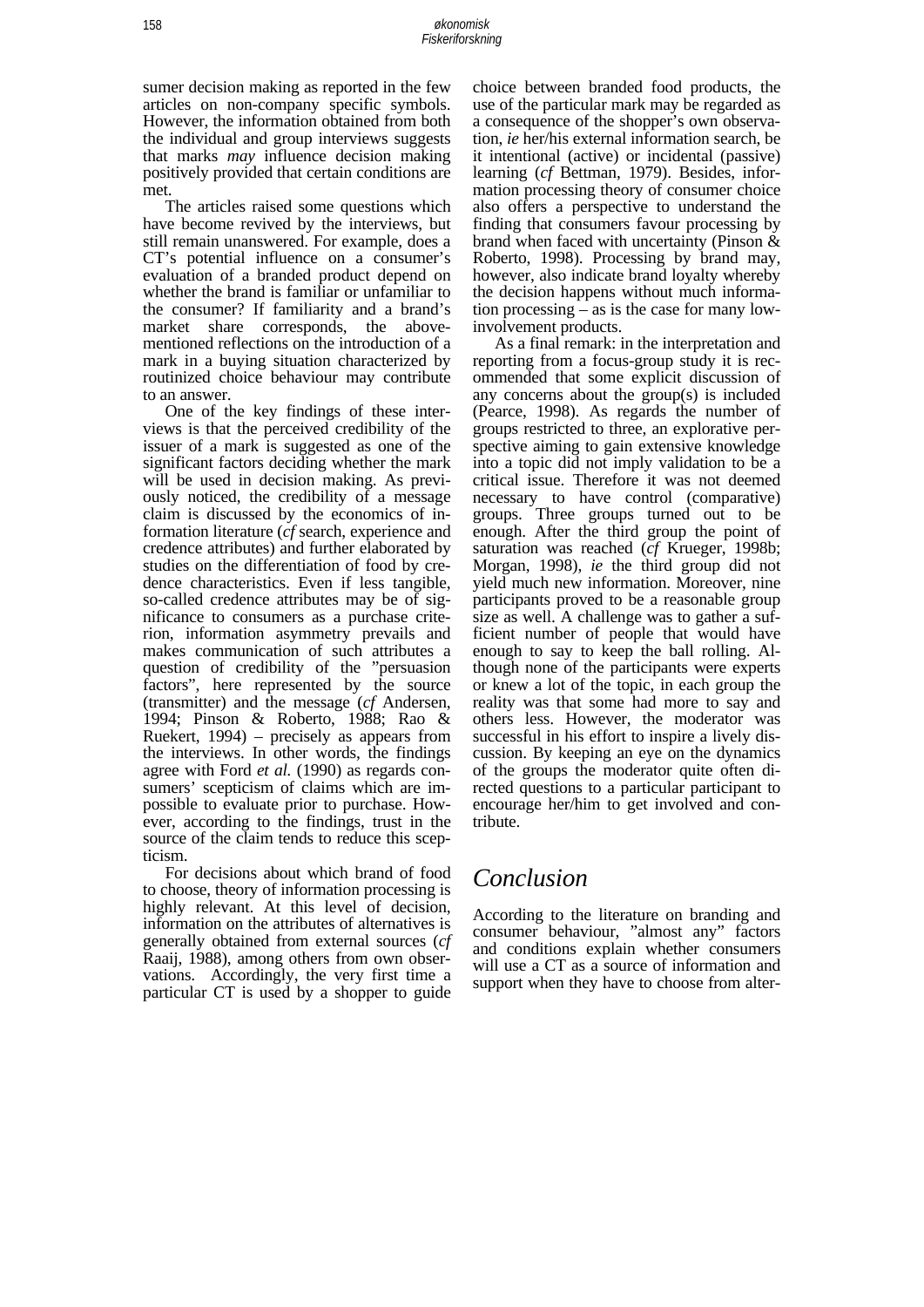native branded foods. In that respect the focus-group study proved to be helpful to focus attention on relevant issues and away from "all things possible" (Wade, 1988). Accordingly the most important factors influencing the use of a CT in purchase decisions are suggested to be made up of some components associated with the mark of interest and other components associated with the branded food of interest. As regards the mark, the consumer's *familiarity* with the mark, the mark's perceived *credibility* (*cf* source and message claim) and it's personal *relevance*, as well as the *type of attribute* communicated by the mark (*cf* search, experience and credence qualities) are conditions reported to be of great importance. Likewise, important factors associated with the relevant food products are represented by a person's *involvement* in the product, her/his product *expertise* (experience), the perceived *uncertainty* of buying a product that fails to satisfy one's expectations, the tendency to by a particular brand repeatedly (*brand loyalty*), and the importance of particular cues among the variety of external and internal sources of information available to the consumer (*relative importance* of information sources).

 The information obtained has given important insights about consumers' perceptions and practices, but *cannot* be generalized beyond the participants. – Nor was generalization the purpose of this pre-study. The focusgroup study was conducted "in-depth" to gain a more complete understanding of how certain people think about a topic. In the next phase of this research, a construction of a model should be based on the factors which, hereby, are proposed. Subsequently, research should aim at testing empirically the relationship between variables to allow aggregation over individuals or segments of individuals. Only after testing it, the model can be proved false and changed – to conform with new insights – or discarded.

Ç.

### *References*

- Alvensleben, R. & D. Gertken (1993). Regionale Gütezeichen als Marketinginstrument bei Nahrungsmitteln, *Agrarwirtschaft*, **42**, pp. 247-251.
- Andersen, E. S. (1994). The evolution of credence goods: A transaction approach to products specification and quality control. Working paper, no. 21. Denmark: The Aarhus School of Business, Centre for market surveillance, research and strategy for the food sector (MAPP).
- Barjolle, C. , B. Lehmann, J.M. Chappuis & M. Dufour (1997). Protected Designation of Origin and *Institutions* (France, Spain and Italy). In: F. Arfini & C. Mora, eds., Typical and Traditional Products: Rural Effect and Agro-Industrial Problems, pp. 483-502. Proceedings of the 52<sup>nd</sup> Seminar of the European Association of Agricultural Economists, June 19-21, 1997, Parma, Italy. Università di Parma: Facoltà di Economia, Istituto di Economia Agraria e Forestale.
- Bennett, J.T. & K.F. McCrohan (1993). Public Policy Issues in the Marketing of Seals of Approval for Food, *The Journal of Consumer Affairs*, **27:**2, 397-415.
- Beltramini, R.F. & E.R. Stafford (1993). Comprehension and Perceived Believability of Seals of Approval Information in Advertising, *Journal of Advertising*, **XXII**:3, pp. 3-13.
- Bettmann, J. R. (1979). *An Information Processing Theory of Consumer Choice.* Addison-Wesley Publishing Company.
- Calder, B.J. (1977). Focus Groups and the Nature of Qualitative Marketing Research, *Journal of Marketing Research*, **XIV**, pp. 353-364.
- Cox, D.F. (1967). *The Sorting Rule Model of the Consumer Product Evaluation Process*. In: D. F. Cox, ed., Risk Taking and Information Handling in Consumer Behavior, Harvard University, Boston: Graduate School of Business Administration, pp. 324-369.
- Darby, M.R. & E. Karni (1973). Free competition and the optimal amount of fraud, *The journal of law & economics*, **16**, pp. 67-88.
- Dekker, M. & A.R. Linnemann (1998). *Product Development in the Food Industry*.In: W.M.F. Jongen & M.T.G. Meulenberg, eds., Innovation of Food Production Systems. Product Quality and Consumer Acceptance, Wageningen, The Netherlands: Wageningen Pers, pp. 67-86.
- Dowling, G.R. & R. Staelin (1994). A Model of Perceived Risk and Intended Risk-handling Activity, *Journal of Consumer Research*, **21**:June, pp. 119-134.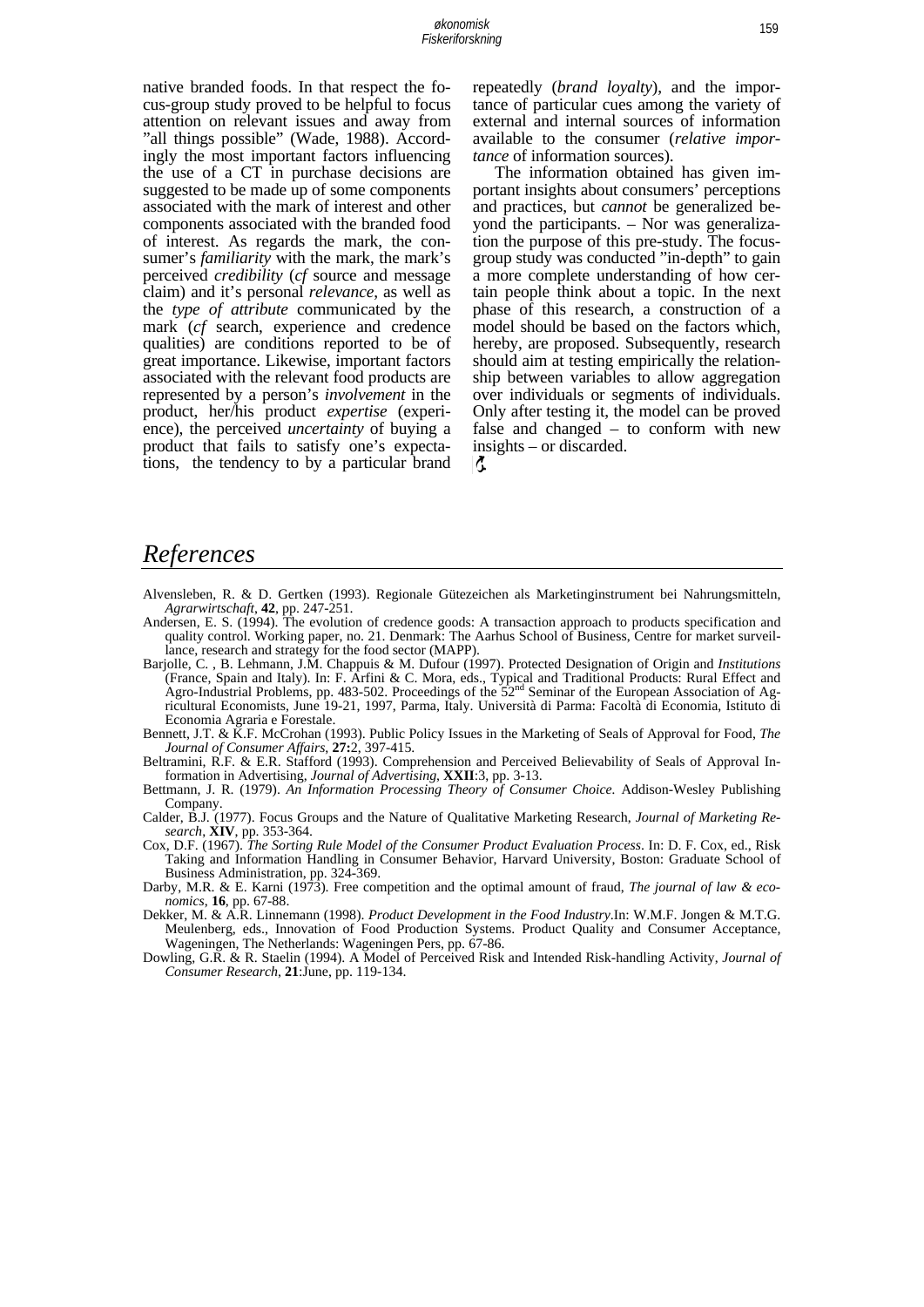- Ford, G.T., D.B. Smith & J.L. Swasy (1988). An Empirical Test of the Search, Experience and Credence Attributes Framework, *Advances in Consumer Research*, **15**, pp. 239-243.
- Ford, G.T., D.B. Smith & J.L. Swasy (1990). Consumer Skepticism of Advertising Claims: Testing Hypotheses from Economics of Information, *Journal of Consumer Research*, **16**, pp. 433-441.
- Frankfort-Nachmias, C. & D. Nachmias (1996). *Research methods in the social sciences*, 5<sup>th</sup> ed., London: ARNOLD.
- Henneberry, S.R., H. Qiang & G.W. Cuperus (1998). An Examination of Food Safety Issues, *Journal of Food Products Marketing*, **5**:1, pp. 83-94.
- Hillyer, C. & S. Tikoo (1995). Effect of Cobranding on Consumer Product Evaluations, *Advances in Consumer Research*, **22**, pp. 123-127.
- Kamins, M.A. & L.J. Marks (1991). The Perception of Kosher as a Third Party Certification Claim in Advertising for Familiar and Unfamiliar Brands, *Journal of the Academy of Marketing Science*, **19**:3, pp. 177-185.
- Kapferer, J.N. (1997). *Strategic Brand Management. Creating and Sustaining Brand Equity Long Term*, 2<sup>nd</sup> ed.. UK: Kogan Page.
- Keller, K.L. (1998). *Strategic Brand Management. Building, Measuring, and Managing Brand Equity*. USA: Prentice- Hall.
- Kohli, A.K. & B.J. Jaworski (1990). Market Orientation: The Construct, Research Propositions, and Managerial Implications, *Journal of Marketing*, **54**, pp. 1-18.
- Krueger, R.A. (1998a). *Developing Questions for Focus Groups.* Focus Group Kit 3. London: SAGE Publications.
- Krueger, R.A. (1998b). *Analyzing & Reporting Focus Groups Results.* Focus Group Kit 6. London: SAGE Publications.
- Laric, M.V. & D. Sarel (1981). Consumer (Mis)Perceptions and Usage of Third Party Certification Marks, 1972 and 1980: Did Public Policy Have an Impact? *Journal of Marketing*, **45**, pp. 135-142.
- Maute, M.F. & W.R. Forrester Jr. (1991). The effect of attibute qualities on consumer decision making: A causal model of external information search, *Journal of Economic Psychology*, **12**:4, pp. 643-666.
- Menard, C. & E. Valceschini (1999). The Creation and Enforcement of Collective Trademarks, *Voprosi Economiki*, **3**, 74-86. (English version, 17 pages.)
- Morgan, D. L. (1998). *Planning Focus Groups.* Focus Group Kit 2. London: SAGE Publications.
- Nelson, P. (1970). Information and Consumer Behavior, *Journal of Political Economy*, **78**:March/April, pp. 311- 329.
- Nelson, P. (1974). Advertising as Information, *Journal of Political Economy*, **82**:4, pp. 729-754.
- Parkinson, T.L. (1975). The Role of Seals and Certifications of Approval in Consumer Decision Making, *Journal of Consumer Affairs*, **9**:Summer, pp. 1-14.
- 
- Pearce, M. (1998). Getting Full Value from Focus-group Research, *Ivey Business Quarterly*, **63**:2, pp. 72-76. Peter, J.P. & J.C. Olson (1996). *Consumer Behavior and Marketing Strategy*, 4<sup>th</sup>ed..USA: IRWIN.
- Phelps, D.M. (1949). Certification Marks under the Lanham Act, *The Journal of Marketing*, **13**, pp. 498-505.
- Pinson, C.R.A. & E.L. Roberto (1988). *Consumer Behavior and the Marketing Activities of Firms*. In: Raaij, W.F. van, G.M. van Veldhoven & K.-E. Wärneryd, eds., Handbook of Economic Psychology, Kluwer Academic Publishers, pp. 295-330.
- Raaij, W. F. van (1988). *Information Processing and Decision making. Cognitive Aspects of Economic Behaviour.* In: Raaij, W.F. van, G.M. van Veldhoven & K.-E. Wärneryd, eds., Handbook of Economic Psychology, Kluwer Academic Publishers, pp. 75-106.
- Rao, A.R. & R.W. Ruekert (1994). Brand Alliances as Signals of Product Quality, *Sloan Management Review*, **36**: 1, pp. 87-97.
- Schleyerbach, K. & R. von Alvensleben (1998).*The Problem of Labelling and Branding Regional Products.*In: Food for the consumer - Measurements of consumer attitudes, **4**:3, pp. 77-89. Norway: AIR-CAT project, c/o MATFORSK, Ås. MATFORSK, As.<br>Selnes, F. & S.V. Troye (1989). Buying Expertise, Informational Search, and Problem Solving, *Journal of Eco-*
- *nomic Psychology*, **10**, pp. 411-428.
- Simonin, B.L. & J.A. Ruth (1998). Is a Company Known by the Company It Keeps? Assessing the Spillover
- Effects of Brand Alliances on Consumer Br& Attitudes, *Journal of Marketing Research*, **XXXV**, pp. 30-42. Steenkamp, J.-B.E.M. (1990). Conceptual Model of the Quality Perception Process, *Journal of Business Research*, **21**, pp. 309-333.
- Stone, R.N. & K. Grønhaug (1993). Perceived Risk: Further Considerations for the Marketing Discipline, *European Journal of Marketing*, **27**:3, pp. 39-50.
- Taylor, D.A. (1958). Certification Marks Success or Failure, *Journal of Marketing*, **22**, pp. 39-46.
- Trijp, H.C.M. van, J-B.E.M. Steenkamp & M.J.J.M. Candel (1997). *Quality Labeling as Instrument to Create Product Equity: The Case of IKB in The Netherlands*. In: B. Wierenga, A. van Tilburg, K. Grunert, J.-B. Steenkamp & M. Wedel, eds., Agricultural Marketing and Consumer Behavior in a Changing World, pp. 201- 215. Dordrecht: Kluwer Academic Publishers.
- Trijp, H.C.M. van & J-B.E.M. Steenkamp (1998). *Consumer-oriented new product development: principles and practice.* In: W. M. F. Jongen & M. T. G. Meulenberg, eds., Innovation of Food Production Systems. Product Quality and Consumer Acceptance, pp. 37-66. Wageningen: Wageningen Pers.
- Verbeke, W. & J. Viaene (1999). Consumer Attitude to Beef Quality Labeling and Associations with Beef Quality Labels, *Journal of International Food and Agribusiness Marketing*, **19**:3, pp. 45-65.